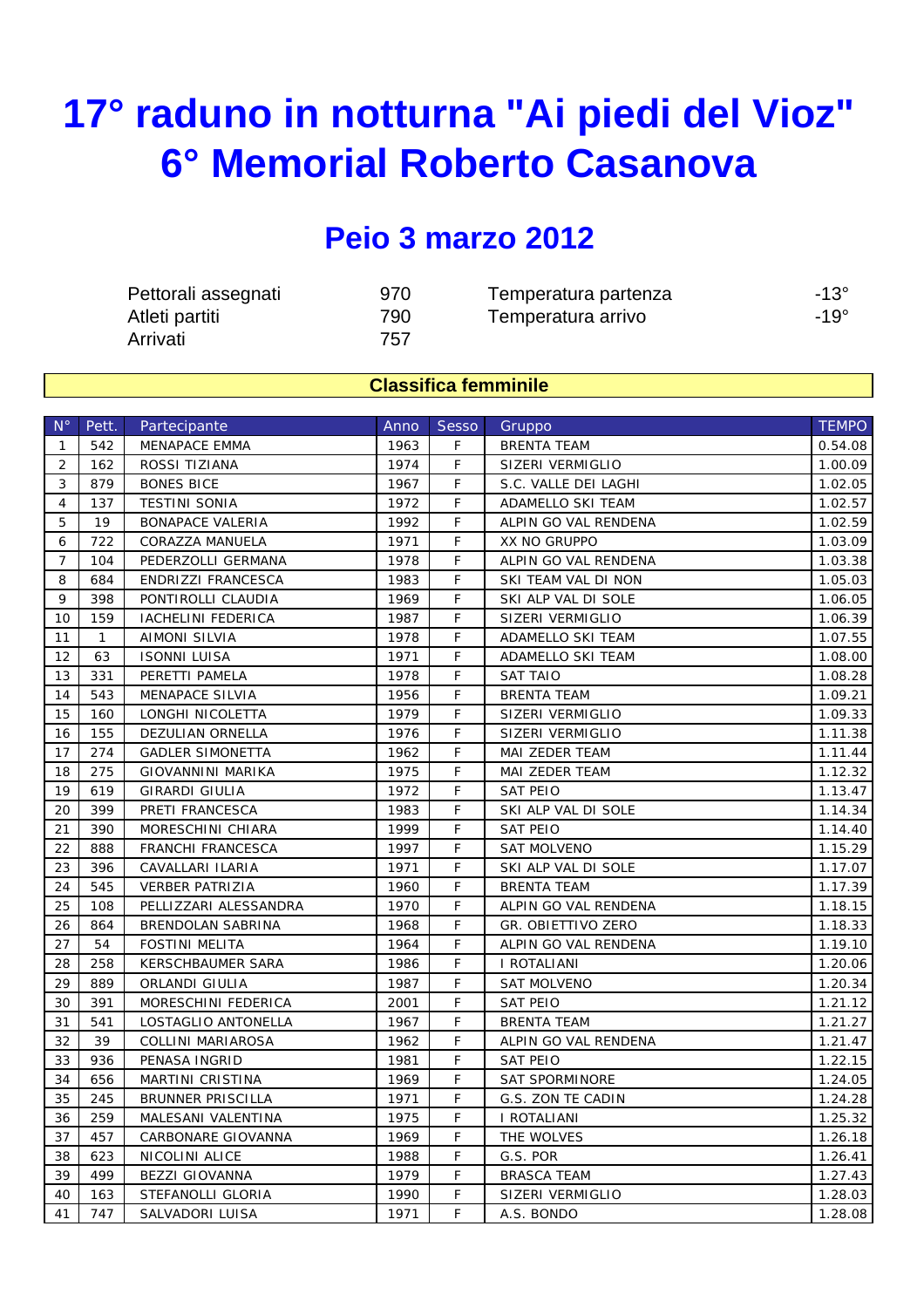| 42 | 544 | VALENTI SABRINA           | 1969 | F  | BRENTA TEAM                | 1.28.10 |
|----|-----|---------------------------|------|----|----------------------------|---------|
| 43 | 228 | PALLAORO FABIANA          | 1989 | F  | G.S. GNAMPI                | 1.29.10 |
| 44 | 818 | LEONARDI ELISA            | 1987 | F  | <b>SAT CLES</b>            | 1.29.15 |
| 45 | 277 | SIMONI FRANCESCA          | 1980 | F  | MAI ZEDER TEAM             | 1.29.20 |
| 46 | 65  | <b>ISONNI SILVIA</b>      | 1970 | F  | ADAMELLO SKI TEAM          | 1.29.44 |
| 47 | 887 | DORIGONI PIERANGELA       | 1966 | F  | <b>SAT MOLVENO</b>         | 1.30.41 |
| 48 | 395 | CANELLA CAMILLA           | 1993 | F  | SKI ALP VAL DI SOLE        | 1.30.44 |
| 49 | 819 | LEONARDI JESSICA          | 1990 | F  | SAT CLES                   | 1.30.55 |
| 50 | 330 | CHINI SONIA               | 1988 | F  | SAT TAIO                   | 1.31.16 |
| 51 | 82  | MASTAGLIA VIVIANA         | 1971 | F  | ADAMELLO SKI TEAM          | 1.31.19 |
| 52 | 606 | TURRINI MARIKA            | 1985 | F  | XX NO GRUPPO               | 1.31.36 |
| 53 | 817 | BORTOLUZZI GIANNA         | 1973 | F  | SAT CLES                   | 1.31.43 |
| 54 | 794 | CENINI CARLA              | 1961 | F  | PISGANA SKI ALP            | 1.32.01 |
| 55 | 882 | ANASTASI ISABELLA         | 1977 | F  | <b>SAT MOLVENO</b>         | 1.32.06 |
| 56 | 271 | BAZZANELLA ILARIA         | 1976 | F  | MAI ZEDER TEAM             | 1.32.12 |
| 57 | 134 | <b>TESTINI GIGLIOLA</b>   | 1966 | F  | ADAMELLO SKI TEAM          | 1.32.20 |
| 58 | 933 | DALLATORRE RAFFAELLA      | 1978 | F  | SAT PEIO                   | 1.33.16 |
| 59 | 837 | <b>TOMASI LAURA</b>       | 1986 | F  | PISGANA SKI ALP            | 1.34.12 |
| 60 | 721 | CASON DANIELA             | 1978 | F  | XX NO GRUPPO               | 1.34.15 |
| 61 | 891 | <b>TARTER LUISA</b>       | 1984 | F  | <b>SAT MOLVENO</b>         | 1.34.51 |
| 62 | 885 | <b>BOTTAMEDI FABIOLA</b>  | 1956 | F  | <b>SAT MOLVENO</b>         | 1.34.54 |
| 63 | 61  | <b>GROAZ DEBORAH</b>      | 1984 | F  | ADAMELLO SKI TEAM          | 1.35.04 |
| 64 | 253 | <b>TOMASI MARZIA</b>      | 1975 | F  | GR. SCUFONS                | 1.35.17 |
| 65 | 500 | <b>LARCHER SANDRA</b>     | 1986 | F  | BRASCA TEAM                | 1.35.19 |
| 66 | 154 | DEZULIAN LAURA            | 1977 | F  | SIZERI VERMIGLIO           | 1.36.22 |
| 67 | 64  | <b>ISONNI SERENA</b>      | 1977 | F  | ADAMELLO SKI TEAM          | 1.37.18 |
| 68 | 683 | ANZELINI GIULIANA         | 1968 | F  | SKI TEAM VAL DI NON        | 1.38.42 |
| 69 | 883 | <b>BONETTI DANIELA</b>    | 1982 | F  | <b>SAT MOLVENO</b>         | 1.42.06 |
| 70 | 460 | MOLIGNONI MARIANGELA      | 1969 | F  | THE WOLVES                 | 1.42.45 |
| 71 | 934 | DAPRA' LAURA              | 1985 | F  | <b>SAT PEIO</b>            | 1.43.42 |
| 72 | 456 | <b>BONVECCHIO MICHELA</b> | 1971 | F  | THE WOLVES                 | 1.44.12 |
| 73 | 156 | <b>GABRIELLI LAURA</b>    | 1983 | F  | SIZERI VERMIGLIO           | 1.44.47 |
| 74 | 935 | MARINI ANNA               | 2002 | F  | SAT PEIO                   | 1.46.03 |
| 75 | 930 | CANELLA FEDERICA          | 1990 | F  | SAT PEIO                   | 1.46.09 |
| 76 | 931 | CANELLA IRENE             | 2002 | F  | <b>SAT PEIO</b>            | 1.46.13 |
| 77 | 932 | DALLATORRE CRISTINA       | 1969 | F  | <b>SAT PEIO</b>            | 1.46.31 |
| 78 | 394 | AMBROSI TIZIANA           | 1969 | F  | SKI ALP VAL DI SOLE        | 1.47.52 |
| 79 | 41  | CORNO CHIARA              | 1980 | F  | <b>ADAMELLO SKI TEAM</b>   | 1.51.13 |
| 80 | 164 | VALENTINOTTI MARIA PIA    | 1961 | F  | SIZERI VERMIGLIO           | 1.53.20 |
| 81 | 503 | <b>BACCA SERENA</b>       | 1988 | F  | <b>BRASCA TEAM</b>         | 1.53.53 |
| 82 | 397 | PEGOLOTTI MORENA          | 1985 | F  | SKI ALP VAL DI SOLE        | 1.57.15 |
| 83 | 383 | ROSSINI ANNA MARIA        | 1969 | F  | CAI INVERIGO               | 1.57.22 |
| 84 | 276 | MATTIVI KATIA             | 1978 | F  | <b>MAI ZEDER TEAM</b>      | 2.01.09 |
| 85 | 501 | MINATI FRANCESCA          | 1977 | F  | BRASCA TEAM                | 2.01.46 |
| 86 | 605 | TONELLI CHIARA            | 1980 | F  | XX NO GRUPPO               | 2.04.59 |
| 87 | 273 | DALLEPIATTE MONICA        | 1983 | F  | MAI ZEDER TEAM             | 2.07.03 |
| 88 | 272 | BAZZANELLA UMBERTA        | 1986 | F  | MAI ZEDER TEAM             | 2.13.33 |
| 89 | 51  | DUDZIAK DARIA             | 1983 | F. | ALPIN GO VAL RENDENA       | 1.10.12 |
| 90 | 30  | CAPPELLI PAOLA            | 1961 | F  | ALPIN GO VAL RENDENA       | 1.20.11 |
| 91 | 71  | LINARDI CRISTINA          | 1976 | F. | ALPIN GO VAL RENDENA       | 1.39.22 |
|    |     |                           |      |    |                            |         |
|    |     |                           |      |    | <b>Classifica maschile</b> |         |
|    |     |                           |      |    |                            |         |
| 1  | 29  | CAPPELLETTI DANIELE       | 1982 | M  | ADAMELLO SKI TEAM          | 0.41.52 |
| 2  | 560 | MARTINI THOMAS            | 1981 | M  | BRENTA TEAM                | 0.42.43 |
| 3  | 227 | DEHO MARZIO               | 1968 | M  | ALTITUDE                   | 0.43.36 |
| 4  | 704 | PINAMONTI GUIDO           | 1967 | M  | SKI TEAM VAL DI NON        | 0.43.50 |
| 5  | 594 | MEZZANOTTE MIRCO          | 1974 | M  | SKI TEAM LAGORAI           | 0.44.03 |
| 6  | 548 | BERNHARDT VALENTINO       | 1993 | M  | BRENTA TEAM                | 0.45.02 |
| 7  | 121 | SALVADORI ALEX            | 1986 | M  | ALPIN GO VAL RENDENA       | 0.45.56 |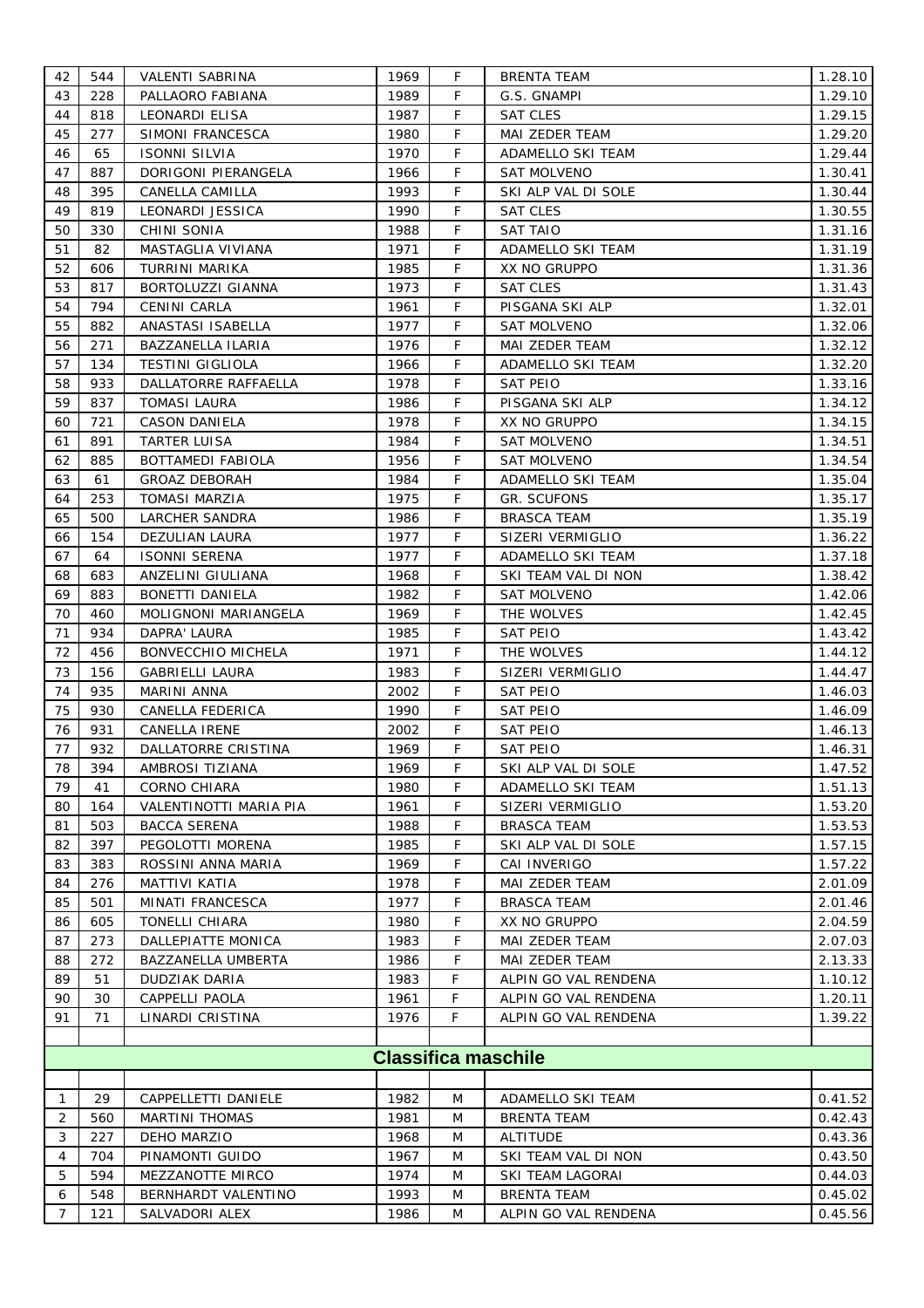| 8  | 422 | LAMPIS MATTIA           | 1986 | M | SKI ALP VAL DI SOLE             | 0.46.32 |
|----|-----|-------------------------|------|---|---------------------------------|---------|
| 9  | 681 | FENAROLI DIEGO          | 1973 | M | SKI ALP VALLI BRESCIANE         | 0.46.37 |
| 10 | 690 | DE CONCINI ENRICO       | 1966 | M | SKI TEAM VAL DI NON             | 0.46.45 |
| 11 | 368 | CASANOVA LIVIO          | 1972 | M | VIGILI DEL FUOCO PEIO           | 0.47.05 |
| 12 | 366 | PASINETTI GERMANO       | 1966 | M | UGOLINI SKI ALP VALLI BRESCIANE | 0.47.10 |
| 13 | 550 | CASNA LORIS             | 1985 | M | <b>BRENTA TEAM</b>              | 0.47.19 |
| 14 | 712 | <b>VALENTINI MIRKO</b>  | 1972 | M | SKI TEAM VAL DI NON             | 0.47.42 |
| 15 | 439 | REDOLFI MARCO           | 1984 | M | SKI ALP VAL DI SOLE             | 0.47.50 |
| 16 | 858 | MATTIATO ANDREA         | 1978 | M | GR. I FAVOLENZE                 | 0.48.16 |
| 17 | 713 | VISINTAINER VALTER      | 1970 | M | SKI TEAM VAL DI NON             | 0.48.19 |
| 18 | 412 | FEDRIZZI GABRIELE       | 1992 | M | SKI ALP VAL DI SOLE             | 0.48.22 |
| 19 | 547 | BERNARDI ALESSANDRO     | 1980 | M | <b>BRENTA TEAM</b>              | 0.48.29 |
| 20 | 556 | DELL'EVA MATTIA         | 1994 | M | <b>BRENTA TEAM</b>              | 0.48.34 |
| 21 | 755 | VILLOTTI ROBERTO        | 1985 | M | BOGN DA NIA                     | 0.48.39 |
| 22 | 178 | BERTOLINI STEFANO       | 1994 | M | SIZERI VERMIGLIO                | 0.49.10 |
| 23 | 850 | CAMPESTRIN CAMILLO      | 1964 | M | <b>GR. I FAVOLENZE</b>          | 0.49.14 |
| 24 | 78  | MARINI GIANFRANCO       | 1962 | M | ADAMELLO SKI TEAM               | 0.49.27 |
| 25 | 449 | PEDROTTI CHRISTIAN      | 1974 | M | SWARZY S.C. PANAROTTA           | 0.49.38 |
| 26 | 76  | <b>MAFFEI FRANCESCO</b> | 1975 | M | ALPIN GO VAL RENDENA            | 0.49.48 |
|    |     |                         |      |   |                                 |         |
| 27 | 557 | <b>GIONTA MARCELLO</b>  | 1957 | M | BRENTA TEAM                     | 0.49.54 |
| 28 | 169 | BENVENUTI MAURO         | 1980 | M | SIZERI VERMIGLIO                | 0.50.04 |
| 29 | 633 | <b>GNOSINI ENRICO</b>   | 1984 | M | G.S. POR                        | 0.50.10 |
| 30 | 491 | FORNI ALESSANDRO        | 1980 | M | A.S.D. L'ARCOBALENO             | 0.50.22 |
| 31 | 407 | DEGASPERI MICHELE       | 1968 | M | SKI ALP VAL DI SOLE             | 0.50.27 |
| 32 | 208 | LEONARDI PAOLO          | 1965 | M | SIZERI VERMIGLIO                | 0.50.30 |
| 33 | 928 | TAME' DANILO            | 1994 | M | PELDEFOCA.COM                   | 0.50.35 |
| 34 | 124 | SANDRINI RICCARDO       | 1986 | M | ADAMELLO SKI TEAM               | 0.50.50 |
| 35 | 146 | ZANELLA RUDY            | 1974 | M | ADAMELLO SKI TEAM               | 0.50.54 |
| 36 | 442 | ROSSI STEFANO           | 1984 | M | SKI ALP VAL DI SOLE             | 0.51.00 |
| 37 | 868 | BERTOTTI CHRISTIAN      | 1974 | M | GR. OBIETTIVO ZERO              | 0.51.06 |
| 38 | 702 | PILATI MICHELE          | 1982 | M | SKI TEAM VAL DI NON             | 0.51.09 |
| 39 | 634 | <b>GNOSINI MATTEO</b>   | 1989 | M | G.S. POR                        | 0.51.13 |
| 40 | 90  | MONEGATTI ROMANO        | 1968 | M | ADAMELLO SKI TEAM               | 0.51.15 |
| 41 | 148 | ZOANETTI MARCO          | 1965 | M | ALPIN GO VAL RENDENA            | 0.51.25 |
| 42 | 920 | ARMANI REMO             | 1967 | M | MANIVASKI                       | 0.51.36 |
| 43 | 563 | MONELLA MICAEL          | 1994 | M | VALLE ADAME'                    | 0.51.38 |
| 44 | 281 | COSLOP ALESSANDRO       | 1976 | M | MAI ZEDER TEAM                  | 0.51.39 |
| 45 | 307 | POLO CLAUDIO            | 1969 | M | MAI ZEDER TEAM                  | 0.51.42 |
| 46 | 143 | VAIRA CLAUDIO           | 1968 | M | ADAMELLO SKI TEAM               | 0.51.46 |
| 47 | 892 | BENVENUTI MIRCO         | 1984 | M | <b>SAT MOLVENO</b>              | 0.51.53 |
| 48 | 435 | PODETTI PAOLO           | 1965 | M | SKI ALP VAL DI SOLE             | 0.51.57 |
| 49 | 123 | SANDRINI FRANCESCO      | 1984 | M | ADAMELLO SKI TEAM               | 0.52.02 |
| 50 | 79  | MARIOTTI DANIEL         | 1978 | M | ADAMELLO SKI TEAM               | 0.52.05 |
| 51 | 486 | ANGELI ROBERTO          | 1977 | M | A.S.D. L'ARCOBALENO             | 0.52.16 |
| 52 | 809 | SANDRINI FULVIO         | 1971 | M | PISGANA SKI ALP                 | 0.52.21 |
| 53 | 898 | <b>BOSETTI ALESSIO</b>  | 1981 | M | <b>SAT MOLVENO</b>              | 0.52.29 |
| 54 | 109 | PELLIZZARI JACOPO       | 1992 | M | ALPIN GO VAL RENDENA            | 0.52.41 |
| 55 | 83  | <b>MATTEI ANDREA</b>    | 1970 | M | ALPIN GO VAL RENDENA            | 0.52.46 |
| 56 | 592 | <b>GINAMMI MARCO</b>    | 1960 | M | SKI TEAM LAGORAI                | 0.52.49 |
| 57 | 59  | GIORDANI STEFANO        | 1987 | M | ADAMELLO SKI TEAM               | 0.52.52 |
| 58 | 414 | FONDRIEST TOMMASO       | 1983 | M | SKI ALP VAL DI SOLE             | 0.52.55 |
| 59 | 485 | ANGELI PAOLO            | 1980 | M | A.S.D. L'ARCOBALENO             | 0.52.59 |
| 60 | 195 | DALDOSS MANUEL          | 1986 | M | SIZERI VERMIGLIO                | 0.53.02 |
| 61 | 388 | CANELLA TIZIANO         | 1989 | M | SAT PEIO                        | 0.53.06 |
| 62 | 586 | CECCATO DINO            | 1978 | M | SKI TEAM LAGORAI                | 0.53.12 |
|    |     |                         |      |   |                                 |         |
| 63 | 488 | BRESSAN ALESSANDRO      | 1972 | M | A.S.D. L'ARCOBALENO             | 0.53.15 |
| 64 | 89  | MONDINI VALERIO         | 1962 | M | ADAMELLO SKI TEAM               | 0.53.18 |
| 65 | 589 | DELLAMARIA FRANCO       | 1973 | M | SKI TEAM LAGORAI                | 0.53.21 |
| 66 | 558 | <b>GREGORI ROMANO</b>   | 1965 | M | <b>BRENTA TEAM</b>              | 0.53.26 |
| 67 | 23  | <b>BRUNELLI SIMONE</b>  | 1978 | M | ADAMELLO SKI TEAM               | 0.53.29 |
| 68 | 204 | DELPERO GIULIANO        | 1977 | M | SIZERI VERMIGLIO                | 0.53.33 |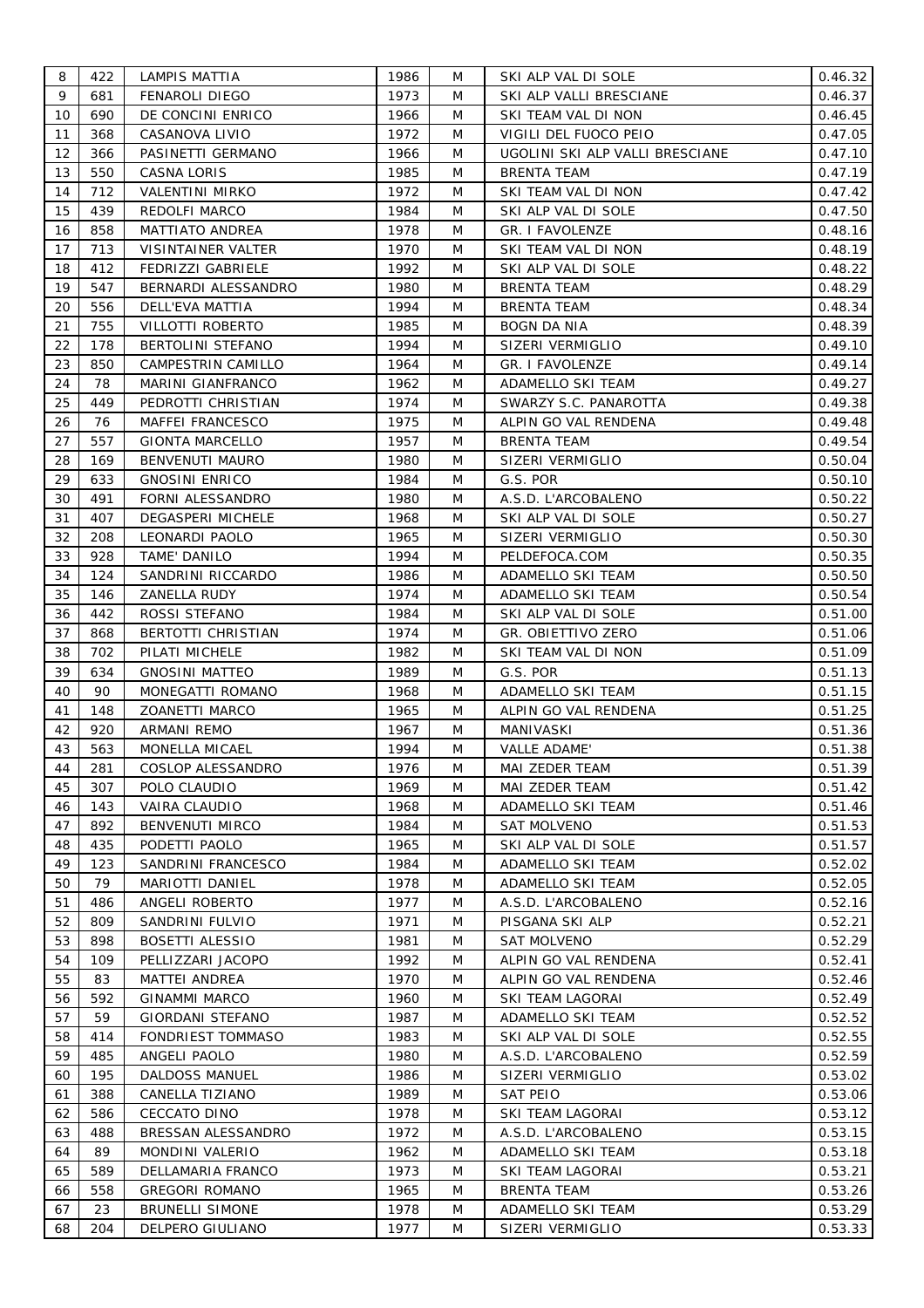| 69  | 127 | SARTORI TIMOTEO            | 1971         | M | SAT VAL GENOVA            | 0.53.40 |
|-----|-----|----------------------------|--------------|---|---------------------------|---------|
| 70  | 706 | PRANTIL MORENO             | 1990         | M | SKI TEAM VAL DI NON       | 0.53.43 |
| 71  | 440 | REDOLFI MAURO              | 1970         | M | SKI ALP VAL DI SOLE       | 0.53.47 |
| 72  | 432 | PIGONI DANIELE             | 1983         | M | SKI ALP VAL DI SOLE       | 0.53.49 |
| 73  | 549 | <b>BRIDA NICOLA</b>        | 1996         | M | <b>BRENTA TEAM</b>        | 0.53.52 |
| 74  | 814 | URBANETTO FABIO MASSIMO    | 1967         | M | ADAMELLO SKI TEAM         | 0.54.10 |
| 75  | 10  | <b>BAROLDI PAOLO</b>       | 1993         | M | ALPIN GO VAL RENDENA      | 0.54.14 |
| 76  | 136 | <b>TESTINI ROBERTO</b>     | 1969         | M | ADAMELLO SKI TEAM         | 0.54.24 |
| 77  | 359 | FRANCHINI SILVESTRO        | 1987         | M | SAT CARE ALTO             | 0.54.30 |
| 78  | 84  | <b>MATURI LORIS</b>        | 1977         | M | SAT VAL GENOVA            | 0.54.35 |
| 79  | 349 | <b>BETTA STEFANO</b>       | 1971         | M | <b>TEAM MAIANO</b>        | 0.54.45 |
| 80  | 902 | <b>CORNELLA LUCA</b>       | 1982         | M | SAT MOLVENO               | 0.54.50 |
| 81  | 224 | ZAMBOTTI DAMIANO           | 1995         | M | SIZERI VERMIGLIO          | 0.54.55 |
| 82  | 744 | VISENTIN CLAUDIO           | 1989         | M | XX NO GRUPPO              |         |
| 83  | 711 | TORRESANI PIERLUIGI        | 1962         | M | SKI TEAM VAL DI NON       | 0.54.58 |
|     |     |                            |              |   |                           | 0.55.02 |
| 84  | 802 | CALDINELLI GABRIELE        | 1962         | M | ADAMELLO SKI TEAM         | 0.55.10 |
| 85  | 551 | CATTANI DIEGO              | 1959         | M | <b>BRENTA TEAM</b>        | 0.55.13 |
| 86  | 492 | <b>GOTTARDINI MASSIMO</b>  | 1973         | M | A.S.D. L'ARCOBALENO       | 0.55.23 |
| 87  | 680 | LEONARDI MICHAEL           | 1989         | M | <b>SAT TUENNO</b>         | 0.55.30 |
| 88  | 657 | FORMOLO IVAN               | 1977         | M | <b>SAT SPORMINORE</b>     | 0.55.34 |
| 89  | 3   | ANGELI MICHELE             | 1977         | M | ADAMELLO SKI TEAM         | 0.55.41 |
| 90  | 909 | FRANCHI ADRIANO            | 1961         | M | <b>SAT MOLVENO</b>        | 0.55.49 |
| 91  | 609 | <b>GIACOMELLI GIULIANO</b> | 1972         | M | XX NO GRUPPO              | 0.55.52 |
| 92  | 325 | MORA DANILO                | 1973         | M | S.C. AGONISTICA VALSABBIA | 0.55.56 |
| 93  | 856 | LANDOLFI ALESSANDRO        | 1977         | M | GR. I FAVOLENZE           | 0.56.01 |
| 94  | 552 | CHIOVA ANDREA              | 1986         | M | <b>BRENTA TEAM</b>        | 0.56.04 |
| 95  | 322 | <b>FUSI MATTEO</b>         | 1976         | M | S.C. AGONISTICA VALSABBIA | 0.56.06 |
| 96  | 321 | CARE' MASSIMO              | 1971         | M | S.C. AGONISTICA VALSABBIA | 0.56.10 |
| 97  | 285 | DALPIAZ CARLO              | 1966         | M | MAI ZEDER TEAM            | 0.56.13 |
| 98  | 716 | <b>BATTOCLETTI ELIO</b>    | 1957         | M | SKIANAUNI COREDO          | 0.56.16 |
| 99  | 692 | <b>FATTOR LORIS</b>        | 1981         | M | SKI TEAM VAL DI NON       | 0.56.19 |
| 100 | 674 | FRANCESCHINI CLAUDIO       | 1971         | M | SAT TON                   | 0.56.22 |
| 101 | 952 | MORESCHINI COSTANZO        | 1959         | M | <b>SAT PEIO</b>           | 0.56.25 |
| 102 | 494 | BONVECCHIO EDOARDO         | 1967         | M | A.S.D. L'ARCOBALENO       | 0.56.31 |
| 103 | 44  | CORTINI ADRIANO            | 1947         | M | ADAMELLO SKI TEAM         | 0.56.37 |
| 104 | 700 | PIGARELLI MATTEO           | 1979         | M | SKI TEAM VAL DI NON       | 0.56.41 |
| 105 | 369 | CHIESA LORENZO             | 1994         | M | VIGILI DEL FUOCO PEIO     | 0.56.45 |
| 106 | 886 | BOTTAMEDI MATTEO           | 1979         | M | <b>SAT MOLVENO</b>        | 0.56.48 |
| 107 | 355 | <b>GEBELIN ROBERTO</b>     | 1984         | M | <b>TEAM MAIANO</b>        | 0.56.51 |
| 108 | 15  | <b>BETTINESCHI NATALE</b>  | 1961         | M | ADAMELLO SKI TEAM         | 0.56.58 |
| 109 | 490 | CORAZZOLA PAOLO            | 1962         | M | A.S.D. L'ARCOBALENO       | 0.57.06 |
| 110 | 101 | PANIZZA MAURO              | 1982         | M | ADAMELLO SKI TEAM         | 0.57.10 |
| 111 | 725 | BERTOTTI DINO              | 1966         | M | XX NO GRUPPO              | 0.57.14 |
| 112 | 434 | PODETTI FRANCO             | 1969         | M | SKI ALP VAL DI SOLE       | 0.57.17 |
| 113 | 428 | PANGRAZZI MASSIMO          | 1965         | M | SKI ALP VAL DI SOLE       | 0.57.20 |
| 114 | 566 | <b>OBRELLI MAURIZIO</b>    | 1957         | M | <b>BRENTA TEAM</b>        | 0.57.31 |
| 115 | 91  | MORESCHINI FRANCO          | 1979         | M | ADAMELLO SKI TEAM         | 0.57.34 |
| 116 | 846 | ZILLER MASSIMO             | 1978         | M | <b>SAT CLES</b>           | 0.57.40 |
| 117 | 255 | MAZZERBO WALTER            | 1961         | M | <b>GST VILLAZZANO</b>     | 0.57.43 |
| 118 | 404 | <b>BIANCHI MARCO</b>       | 1978         | M | SKI ALP VAL DI SOLE       | 0.57.46 |
| 119 | 461 | BERTOLLA FERRUCCIO         | 1965         | M | THE WOLVES                | 0.57.49 |
| 120 | 949 | <b>GABRIELLI ROBERTO</b>   | 1994         | M | SAT PEIO                  | 0.57.52 |
|     |     |                            |              |   |                           |         |
| 121 | 166 | ANDRIGHI NICOLA            | 1983<br>1978 | M | SIZERI VERMIGLIO          | 0.57.56 |
| 122 | 701 | PILATI DAVID               |              | M | SKI TEAM VAL DI NON       | 0.57.58 |
| 123 | 311 | SILVESTRI ANDREA           | 1970         | M | MAI ZEDER TEAM            | 0.58.01 |
| 124 | 697 | MELCHIORI MATTIA           | 1990         | M | SKI TEAM VAL DI NON       | 0.58.05 |
| 125 | 880 | BERNARDI ALBERTO           | 1979         | M | S.C. VALLE DEI LAGHI      | 0.58.09 |
| 126 | 703 | PILATI RODOLFO             | 1973         | M | SKI TEAM VAL DI NON       | 0.58.15 |
| 127 | 420 | <b>GRISENTI LUCA</b>       | 1971         | M | SKI ALP VAL DI SOLE       | 0.58.17 |
| 128 | 107 | PEDROTTI PAOLO             | 1974         | M | ADAMELLO SKI TEAM         | 0.58.21 |
| 129 | 661 | NARDELLI HERMANN           | 1971         | M | SAT SPORMINORE            | 0.58.25 |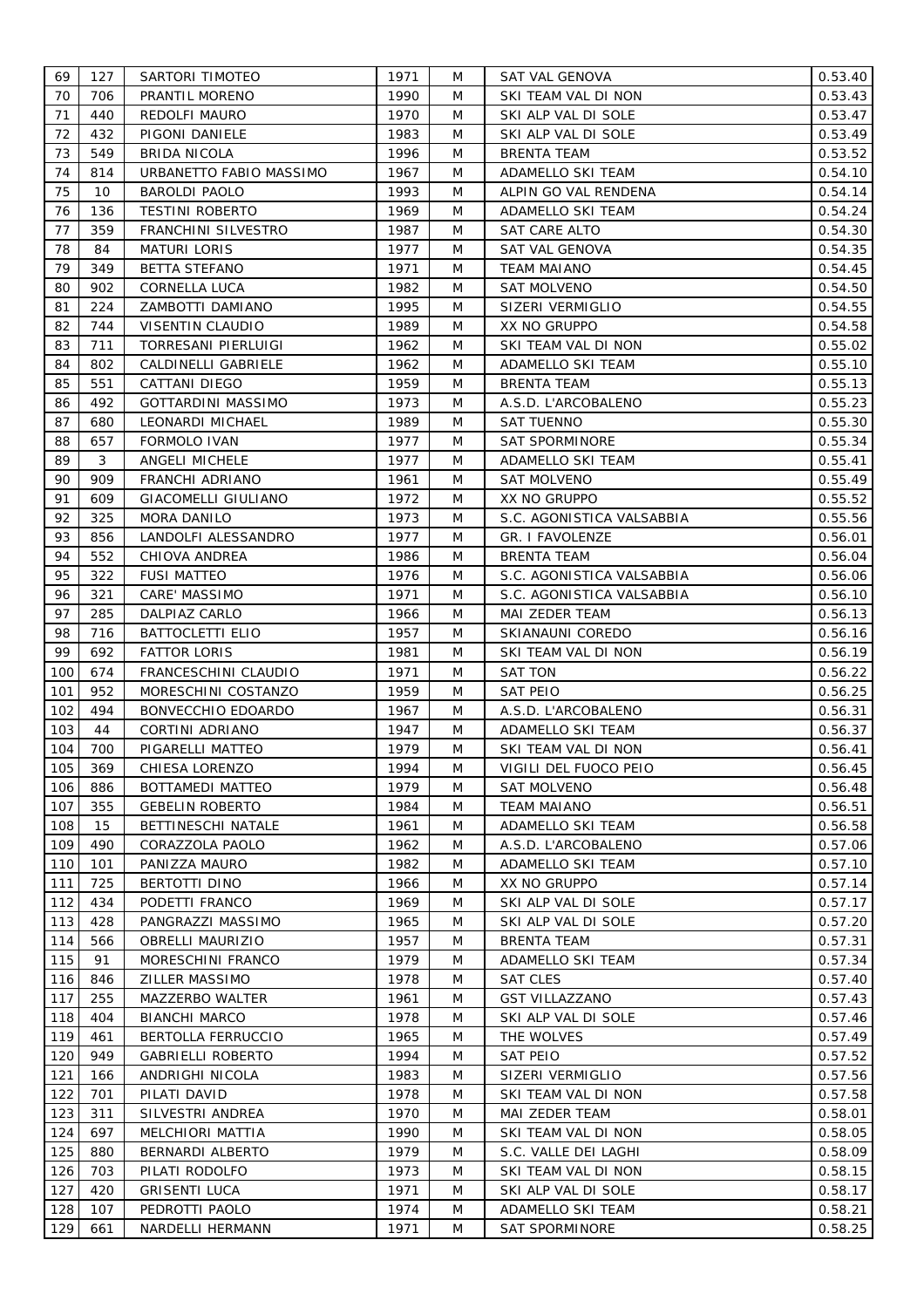| 130 | 403 | <b>BERTOLDI MARCO</b>     | 1983 | M | SKI ALP VAL DI SOLE            | 0.58.27 |
|-----|-----|---------------------------|------|---|--------------------------------|---------|
| 131 | 438 | REDOLFI FABRIZIO          | 1984 | M | SKI ALP VAL DI SOLE            | 0.58.31 |
| 132 | 343 | CROTTI DANIELE            | 1986 | M | SCIALPINISTI CETO              | 0.58.35 |
| 133 | 669 | SANTONI MARCO             | 1973 | M | SAT TOBLINO                    | 0.58.38 |
| 134 | 81  | MARTINI MIRKO             | 1975 | M | ADAMELLO SKI TEAM              | 0.58.40 |
| 135 | 196 | DALDOSS MICHELE           | 1995 | M | SIZERI VERMIGLIO               | 0.58.43 |
| 136 | 582 | <b>BISATO DEVIS</b>       | 1967 | M | SKI TEAM LAGORAI               | 0.58.45 |
| 137 | 46  | DELL'EVA OMAR             | 1989 | M | ADAMELLO SKI TEAM              | 0.58.49 |
| 138 | 145 | VIVIANI PAOLO             | 1984 | M | ALPIN GO VAL RENDENA           | 0.58.53 |
| 139 | 450 | PINCIGHER MARCO           | 1977 | M | SWARZY S.C. PANAROTTA          | 0.58.55 |
| 140 | 421 | <b>GRISENTI MICHELE</b>   | 1966 | M | SKI ALP VAL DI SOLE            | 0.58.58 |
| 141 | 834 | MICHELI IVAN              | 1970 | M | SAT CLES                       | 0.59.01 |
| 142 | 35  |                           | 1986 | M |                                | 0.59.04 |
| 143 | 673 | COATTI PAOLO              | 1963 | M | ADAMELLO SKI TEAM              | 0.59.11 |
| 144 |     | <b>ECCHER EUGENIO</b>     |      |   | SAT TON                        |         |
|     | 618 | FRANZINI MANUEL           | 1976 | M | G.S. COSTALTA                  | 0.59.14 |
| 145 | 292 | FRANCESCHI GIUSEPPE       | 1951 | M | MAI ZEDER TEAM                 | 0.59.16 |
| 146 | 670 | SOMMADOSSI DANIELE        | 1986 | M | SAT TOBLINO                    | 0.59.20 |
| 147 | 799 | <b>BOSIO DANIEL</b>       | 1979 | M | PISGANA SKI ALP                | 0.59.23 |
| 148 | 578 | <b>BIANCHINI ANDREA</b>   | 1959 | M | S.C. VIGOLO VATTARO            | 0.59.27 |
| 149 | 688 | CONCINI ANDREA            | 1991 | M | SKI TEAM VAL DI NON            | 0.59.30 |
| 150 | 881 | BONOMI GIANNI             | 1980 | M | S.C. VALLE DEI LAGHI           | 0.59.35 |
| 151 | 113 | POLLA FEDERICO            | 1976 | M | ALPIN GO VAL RENDENA           | 0.59.38 |
| 152 | 36  | COATTI STEFANO            | 1982 | M | ADAMELLO SKI TEAM              | 0.59.42 |
| 153 | 917 | SARTORI ENDRIU            | 1994 | M | <b>SAT MOLVENO</b>             | 0.59.45 |
| 154 | 820 | ALBERTINI ALBERTO         | 1959 | M | SAT CLES                       | 0.59.48 |
| 155 | 88  | <b>MOIA FAUSTO</b>        | 1948 | M | ADAMELLO SKI TEAM              | 0.59.50 |
| 156 | 21  | <b>BONOMELLI LUCA</b>     | 1977 | M | ADAMELLO SKI TEAM              | 0.59.53 |
| 157 | 6   | BALDI IVAN                | 1983 | M | ADAMELLO SKI TEAM              | 0.59.55 |
| 158 | 425 | MISSERONI LUCA            | 1994 | M | SKI ALP VAL DI SOLE            | 1.00.01 |
| 159 | 576 | SIGHEL ROBERTO            | 1967 | M | S.C. BASELGA PINE'             | 1.00.04 |
| 160 | 2   | ALBERTONI FERNANDO        | 1956 | M | ADAMELLO SKI TEAM              | 1.00.12 |
| 161 | 497 | <b>SCAIA ROBERTO</b>      | 1981 | M | <b>BATOI DEL BRENTA TEAM</b>   | 1.00.16 |
| 162 | 119 | RIVANI MATTEO             | 1981 | M | ALPIN GO VAL RENDENA           | 1.00.21 |
| 163 | 93  | MOSCA GIOVANNI            | 1972 | M | SAT VAL GENOVA                 | 1.00.24 |
| 164 | 332 | BERTAGNOLLI MAURO         | 1986 | M | <b>SAT TAIO</b>                | 1.00.27 |
| 165 | 745 | <b>ZALLA PRIMO</b>        | 1971 | M | XX NO GRUPPO                   | 1.00.32 |
| 166 | 590 | DELLAMARIA RUDY           | 1968 | M | SKI TEAM LAGORAI               | 1.00.37 |
| 167 | 57  | <b>GAZZOLI ALBERTO</b>    | 1984 | M | <b>ADAMELLO SKI TEAM</b>       | 1.00.42 |
| 168 | 565 | <b>OBRELLI ALESSANDRO</b> | 1990 | M | <b>BRENTA TEAM</b>             | 1.00.51 |
| 169 | 293 | <b>GADLER CLAUDIO</b>     | 1957 | M | MAI ZEDER TEAM                 | 1.00.57 |
| 170 | 972 | <b>FAUSTINELLI FABIO</b>  | 1977 | M | PISGANA SKI ALP                | 1.01.01 |
| 171 | 139 | <b>TISI ROBERTO</b>       | 1981 | M | ALPIN GO VAL RENDENA           | 1.01.04 |
| 172 | 973 | MARCHIONI FABIO           | 1983 | M | ADAMELLO SKI TEAM              |         |
| 173 |     |                           | 1995 | M |                                | 1.01.10 |
|     | 168 | BARBACOVI IVO             |      |   | SIZERI VERMIGLIO               | 1.01.15 |
| 174 | 925 | RIZZI DANIELE             | 1965 | M | PELDEFOCA.COM                  | 1.01.21 |
| 175 | 132 | STERLI LUIGI              | 1975 | M | ADAMELLO SKI TEAM              | 1.01.23 |
| 176 | 56  | <b>GALLINGANI PAOLO</b>   | 1957 | M | ALPIN GO VAL RENDENA           | 1.01.26 |
| 177 | 68  | LEONARDI GABRIELE         | 1997 | M | SAT VAL GENOVA                 | 1.01.36 |
| 178 | 717 | RIZZARDI RUGGERO          | 1966 | M | SKIANAUNI COREDO               | 1.01.46 |
| 179 | 738 | MORESCHINI RENATO         | 1980 | M | XX NO GRUPPO                   | 1.01.53 |
| 180 | 731 | CALVETTI LUCIANO          | 1980 | M | XX NO GRUPPO                   | 1.01.56 |
| 181 | 808 | PONTOGLIO CLAUDIO         | 1965 | M | PISGANA SKI ALP                | 1.02.00 |
| 182 | 581 | <b>FAUSTINELLI SIMONE</b> | 1980 | M | SCUOLA SCI PONTEDILEGNO-TONALE | 1.02.09 |
| 183 | 112 | POLETTI ELIA              | 1993 | M | ALPIN GO VAL RENDENA           | 1.02.12 |
| 184 | 455 | TRENTINAGLIA ALESSIO      | 1983 | M | SWARZY S.C. PANAROTTA          | 1.02.14 |
| 185 | 602 | <b>FELLIN ANDREA</b>      | 1984 | M | <b>TEAM KZK</b>                | 1.02.18 |
| 186 | 658 | FRANZOI FEDERICO          | 1985 | M | <b>SAT SPORMINORE</b>          | 1.02.20 |
| 187 | 517 | <b>GASPERETTI FABIO</b>   | 1958 | M | BRASCA TEAM                    | 1.02.31 |
| 188 | 97  | NELLA MARTINO             | 1970 | M | ALPIN GO VAL RENDENA           | 1.02.35 |
| 189 | 52  | FARINA GIANLUCA           | 1970 | M | ALPIN GO VAL RENDENA           | 1.02.38 |
| 190 | 329 | <b>CLAUSER EUGENIO</b>    | 1977 | M | S.C. TUENNO                    | 1.02.43 |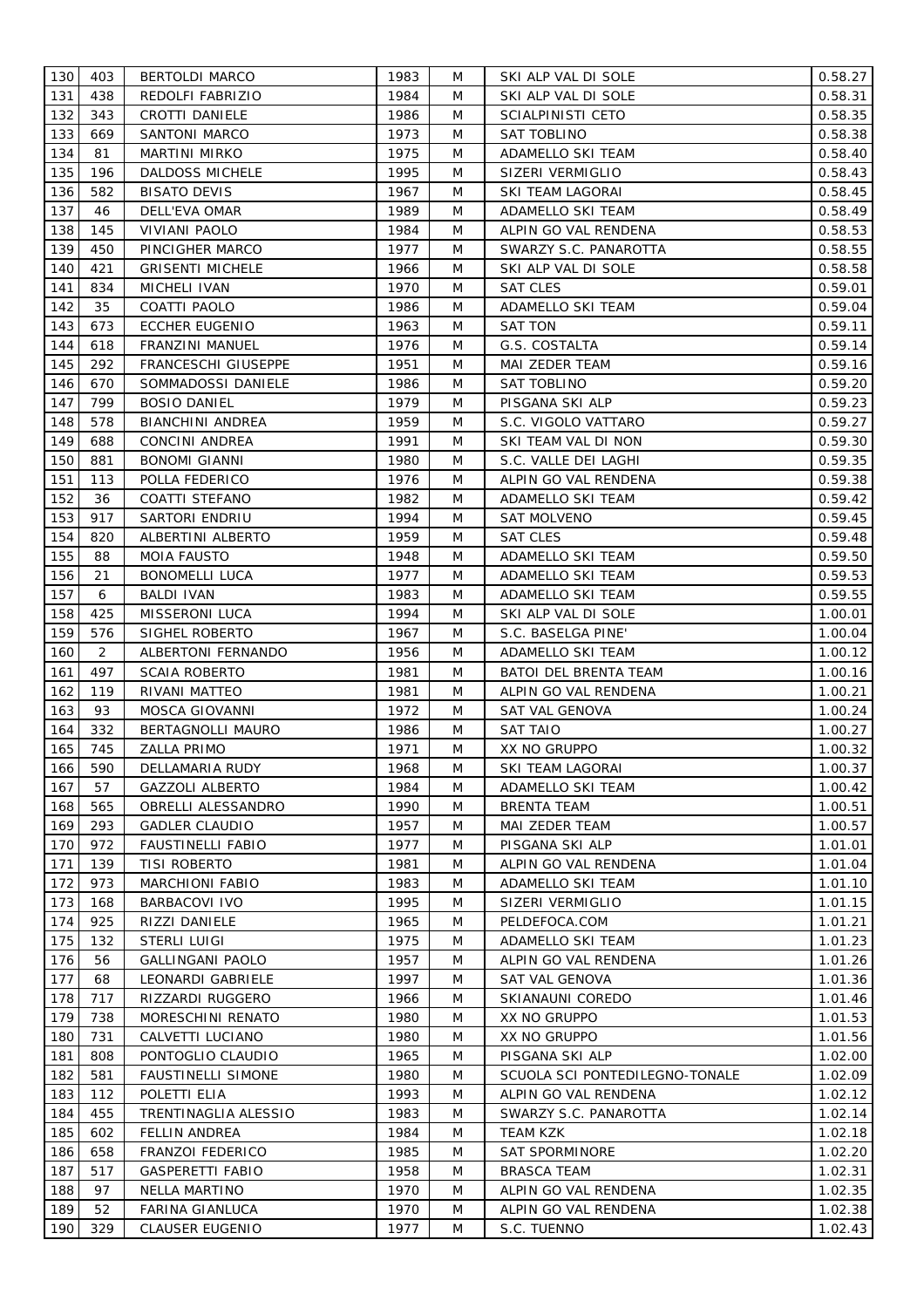| 191        | 165 | ANDRIGHI LINO             | 1958 | M      | SIZERI VERMIGLIO                         | 1.02.46            |
|------------|-----|---------------------------|------|--------|------------------------------------------|--------------------|
| 192        | 298 | MARIOTTI FABIO            | 1961 | M      | MAI ZEDER TEAM                           | 1.02.50            |
| 193        | 824 | <b>BATTISTI FRANCO</b>    | 1964 | M      | <b>SAT CLES</b>                          | 1.02.54            |
| 194        | 346 | <b>ODELLI PAOLO</b>       | 1987 | M      | <b>SCIALPINISTI CETO</b>                 | 1.03.02            |
| 195        | 751 | STOCCHETTI CRISTIAN       | 1977 | M      | A.S.D. SMARANO CLIMBING                  | 1.03.05            |
| 196        | 904 | FESTI ALESSANDRO          | 1966 | M      | <b>SAT MOLVENO</b>                       | 1.03.13            |
| 197        | 347 | RIZZA ROBERTO             | 1975 | M      | <b>SCIALPINISTI CETO</b>                 | 1.03.16            |
| 198        | 570 | STANCHINA ANTONIO         | 1987 | M      | <b>BRENTA TEAM</b>                       | 1.03.19            |
| 199        | 138 | <b>TISI FEDERICO</b>      | 1983 | M      | ALPIN GO VAL RENDENA                     | 1.03.23            |
| 200        | 567 | PIACINI EGON              | 1980 | M      | BRENTA TEAM                              | 1.03.25            |
| 201        | 295 | <b>GOTTARDI SIMONE</b>    | 1977 | M      | MAI ZEDER TEAM                           | 1.03.28            |
| 202        | 28  | CAOLA NICOLA              | 1976 | M      | ALPIN GO VAL RENDENA                     | 1.03.30            |
| 203        | 189 |                           | 1963 | M      |                                          |                    |
| 204        | 94  | <b>CESCHI ARRIGO</b>      | 1966 | M      | SIZERI VERMIGLIO<br>ALPIN GO VAL RENDENA | 1.03.33            |
| 205        | 33  | MOSCA GUIDO               |      |        |                                          | 1.03.40            |
|            |     | <b>CESCHINI ROMANO</b>    | 1958 | M      | ALPIN GO VAL RENDENA                     | 1.03.43            |
| 206        | 698 | MENAPACE LORENZO          | 1975 | M      | SKI TEAM VAL DI NON                      | 1.03.46            |
| 207        | 419 | <b>GRAMOLA LORENZO</b>    | 1975 | M      | SKI ALP VAL DI SOLE                      | 1.03.49            |
| 208        | 226 | ZAMBOTTI FRANCO           | 1969 | M      | SIZERI VERMIGLIO                         | 1.03.52            |
| 209        | 144 | <b>VALENTINOTTI LORIS</b> | 1988 | M      | ALPIN GO VAL RENDENA                     | 1.03.55            |
| 210        | 841 | TORRESANI AUGUSTO         | 1956 | M      | <b>SAT CLES</b>                          | 1.03.57            |
| 211        | 842 | VALENTINI SERGIO          | 1953 | M      | <b>SAT CLES</b>                          | 1.04.00            |
| 212        | 601 | AVANCINI GIOVANNI         | 1986 | M      | <b>TEAM KZK</b>                          | 1.04.03            |
| 213        | 944 | <b>DEBIASI ANDREA</b>     | 1971 | M      | <b>SAT PEIO</b>                          | 1.04.05            |
| 214        | 836 | RAMUS EZIO                | 1961 | M      | <b>SAT CLES</b>                          | 1.04.08            |
| 215        | 17  | <b>BONAPACE LUCA</b>      | 1972 | M      | ALPIN GO VAL RENDENA                     | 1.04.11            |
| 216        | 671 | SOMMADOSSI ROBERTO        | 1977 | M      | <b>SAT TOBLINO</b>                       | 1.04.24            |
| 217        | 13  | BERNARDI PATRICK          | 1984 | M      | ADAMELLO SKI TEAM                        | 1.04.27            |
| 218        | 666 | FARINA LUCA               | 1962 | M      | <b>SAT TOBLINO</b>                       | 1.04.33            |
| 219        | 665 | <b>BAGATTOLI GIUSEPPE</b> | 1963 | M      | <b>SAT TOBLINO</b>                       | 1.04.36            |
| 220        | 631 | <b>FILOSI MARCO</b>       | 1995 | M      | G.S. POR                                 | 1.04.39            |
| 221        | 22  | <b>BOTTERI FLAVIO</b>     | 1963 | M      | ALPIN GO VAL RENDENA                     | 1.04.41            |
| 222        | 38  | <b>COLLINI DANIELE</b>    | 1968 | M      | ALPIN GO VAL RENDENA                     | 1.04.44            |
| 223        | 593 | MENGARDA DANILO           | 1964 | M      | SKI TEAM LAGORAI                         | 1.04.46            |
| 224        | 915 | RIGOTTI ANSELMO           | 1952 | M      | SAT MOLVENO                              | 1.04.49            |
| 225        | 58  | GAZZOLI FULVIO            | 1949 | M      | ADAMELLO SKI TEAM                        | 1.05.06            |
| 226        | 244 | <b>GHEZZI CARLO</b>       | 1966 | M      | G.S. VIGILI DEL FUOCO                    | 1.05.09            |
| 227        | 585 | <b>BUSACCA CLAUDIO</b>    | 1968 | M      | SKI TEAM LAGORAI                         | 1.05.12            |
| 228        | 629 | <b>FESTI GIUSEPPE</b>     | 1985 | M      | G.S. POR                                 | 1.05.15            |
| 229        | 839 | <b>SELBER FEDERICO</b>    | 1985 | M      | <b>SAT CLES</b>                          | 1.05.17            |
| 230        | 572 | VALENTI RICCARDO          | 1970 | M      | <b>BRENTA TEAM</b>                       | 1.05.20            |
| 231        | 676 | RIGOTTI PATRIZIO          | 1974 | M      | <b>SAT TON</b>                           | 1.05.22            |
| 232        | 496 | <b>SCAIA ANDREA</b>       | 1981 | M      | BATOI DEL BRENTA TEAM                    | 1.05.25            |
| 233        | 230 | FERRARI RICCARDO          | 1980 | M      | G.S. GNAMPI                              | 1.05.27            |
| 234        | 504 | <b>BERTO' SAMUELE</b>     | 1990 | M      | <b>BRASCA TEAM</b>                       | 1.05.30            |
| 235        | 901 | CALVETTI STEFANO          | 1990 | M      | <b>SAT MOLVENO</b>                       | 1.05.32            |
|            | 829 | <b>LEONARDI FABIO</b>     | 1958 |        |                                          |                    |
| 236<br>237 | 337 | ZADRA DAVIDE              | 1982 | M<br>M | <b>SAT CLES</b><br><b>SAT TAIO</b>       | 1.05.35<br>1.05.38 |
| 238        |     |                           |      |        |                                          |                    |
|            | 27  | CAOLA FLAVIO              | 1963 | M      | ALPIN GO VAL RENDENA                     | 1.05.40            |
| 239        | 297 | <b>HERMANN SVEN</b>       | 1969 | M      | MAI ZEDER TEAM                           | 1.05.43            |
| 240        | 264 | KERSCHBAUMER DIEGO        | 1981 | M      | I ROTALIANI                              | 1.05.46            |
| 241        | 967 | MENGON SERGIO             | 1956 | M      | SKI ALP RABBI                            | 1.05.48            |
| 242        | 379 | POLETTI LUCINDO           | 1954 | M      | XX NO GRUPPO                             | 1.05.52            |
| 243        | 400 | ANGELI THOMAS             | 1997 | M      | SKI ALP VAL DI SOLE                      | 1.05.55            |
| 244        | 823 | ARNOLDI FEDERICO          | 1978 | M      | <b>SAT CLES</b>                          | 1.05.57            |
| 245        | 675 | <b>GENNARA GIUSEPPE</b>   | 1974 | M      | SAT TON                                  | 1.06.00            |
| 246        | 409 | DELPERO GIANNI            | 1971 | M      | SKI ALP VAL DI SOLE                      | 1.06.02            |
| 247        | 207 | <b>LARCHER MARVIN</b>     | 1984 | M      | SIZERI VERMIGLIO                         | 1.06.11            |
| 248        | 974 | <b>CENINI MORENO</b>      | 1980 | M      | ADAMELLO BIKE                            | 1.06.12            |
| 249        | 20  | <b>BONENTI MANUEL</b>     | 1973 | M      | ALPIN GO VAL RENDENA                     | 1.06.16            |
| 250        | 280 | CASAGRANDE ANTONIO        | 1971 | M      | MAI ZEDER TEAM                           | 1.06.19            |
| 251        | 312 | SIMONI ELVIO              | 1954 | M      | MAI ZEDER TEAM                           | 1.06.22            |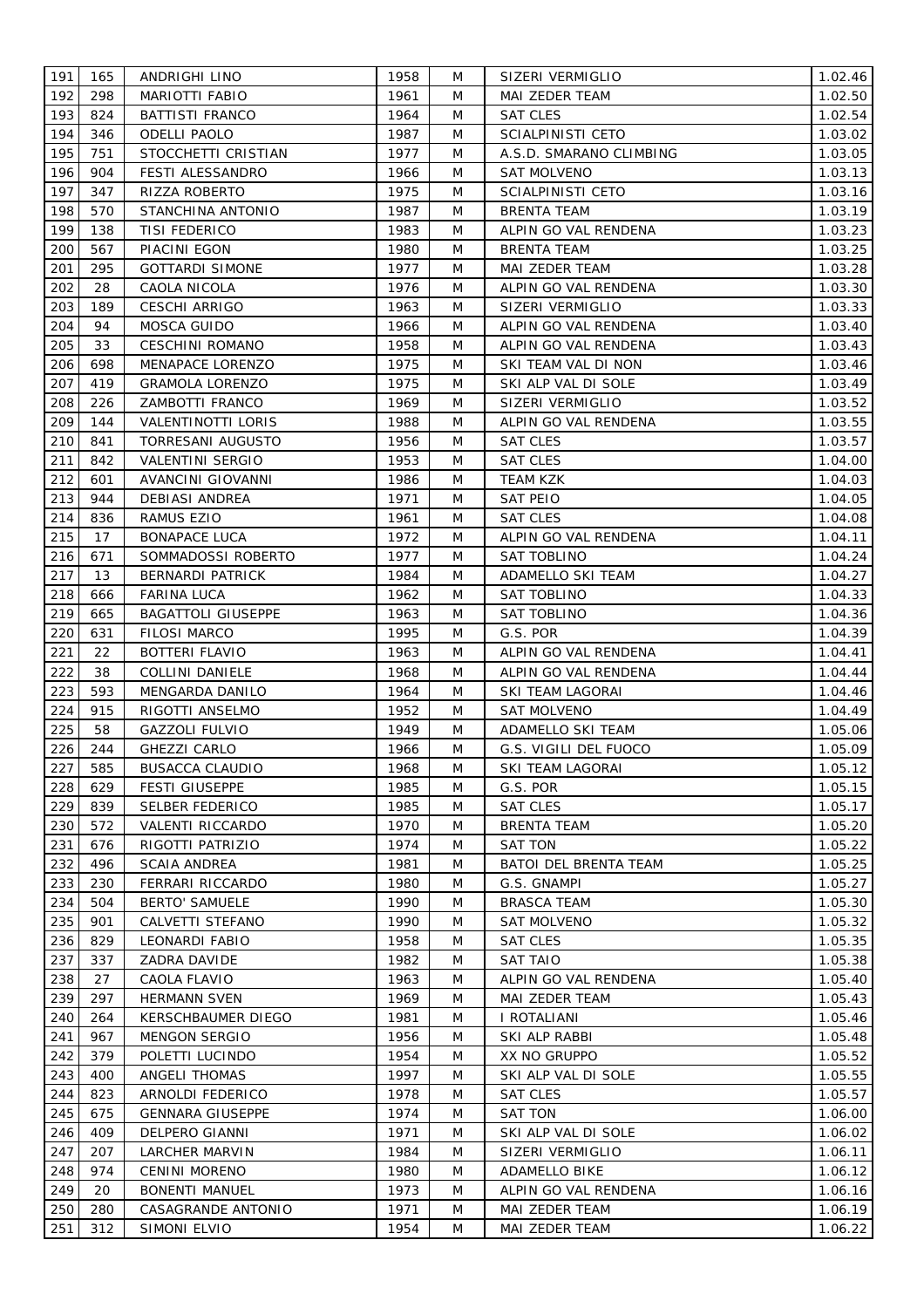| 252        | 927        | <b>TADDEI LUCA</b>       | 1965         | M | PELDEFOCA.COM           | 1.06.25 |
|------------|------------|--------------------------|--------------|---|-------------------------|---------|
| 253        | 177        | <b>BERTOLINI SIMONE</b>  | 1987         | M | SIZERI VERMIGLIO        | 1.06.27 |
| 254        | 301        | PINCIGHER SIMONE         | 1985         | M | MAI ZEDER TEAM          | 1.06.29 |
| 255        | 304        | PIVA MATTIA              | 1989         | M | MAI ZEDER TEAM          | 1.06.31 |
| 256        | 845        | <b>ZANON BRUNO</b>       | 1955         | M | <b>SAT CLES</b>         | 1.06.34 |
| 257        | 828        | <b>GERVASI FABRIZIO</b>  | 1955         | M | <b>SAT CLES</b>         | 1.06.37 |
| 258        | 682        | SAIANI RENATO            | 1950         | M | SKI ALP VALLI BRESCIANE | 1.06.43 |
| 259        | 115        | POVINELLI MIRCO          | 1992         | M | ALPIN GO VAL RENDENA    | 1.06.46 |
| 260        | 351        | DAPOZ ANDREA             | 1985         | M | <b>TEAM MAIANO</b>      | 1.06.49 |
| 261        | 345        | GASPARINI GIUSEPPE       | 1981         | M | SCIALPINISTI CETO       | 1.07.02 |
| 262        | 905        | DONINI ALFREDO           | 1965         | M | <b>SAT MOLVENO</b>      | 1.07.09 |
| 263        | 69         | LEONARDI GIANLUIGI       | 1949         | M | ALPIN GO VAL RENDENA    | 1.07.12 |
| 264        | 423        | LARGAIOLLI DANIELE       | 1984         | M | SKI ALP VAL DI SOLE     |         |
| 265        | 26         |                          | 1977         | M | ALPIN GO VAL RENDENA    | 1.07.14 |
|            | 427        | CAMPIGOTTO MATTEO        |              |   |                         | 1.07.17 |
| 266        |            | PANCIERA GIULIO          | 1993         | M | SKI ALP VAL DI SOLE     | 1.07.20 |
| 267        | 70         | LEONARDI MICHELE         | 1995         | M | SAT VAL GENOVA          | 1.07.23 |
| 268        | 194        | DALDOSS IVAN             | 1983         | M | SIZERI VERMIGLIO        | 1.07.25 |
| 269        | 206        | <b>GABRIELLI MICHELE</b> | 1981         | M | SIZERI VERMIGLIO        | 1.07.28 |
| 270        | 170        | BERNERI MASSIMILIANO     | 1977         | M | SIZERI VERMIGLIO        | 1.07.31 |
| 271        | 261        | CHINI NATALE             | 0            | M | I ROTALIANI             | 1.07.36 |
| 272        | 66         | LAZZARINI FLAVIO         | 1971         | M | ADAMELLO SKI TEAM       | 1.07.38 |
| 273        | 923        | DAPRA' ANTONIO           | 1973         | M | PELDEFOCA.COM           | 1.07.41 |
| 274        | 954        | PEROCESCHI VITTORIO      | 1971         | M | SAT PEIO                | 1.07.43 |
| 275        | 763        | ANTOLINI GABRIELE        | 1984         | M | CONDINO SKI ALP         | 1.07.46 |
| 276        | 750        | PINDO MASSIMO            | 1977         | M | A.S.D. SMARANO CLIMBING | 1.07.49 |
| 277        | 615        | BORTOLOTTI FRANCESCO     | 1987         | M | G.S. COSTALTA           | 1.07.53 |
| 278        | 392        | <b>BERTOLDI EMANUEL</b>  | 1982         | M |                         | 1.07.57 |
| 279        | 643        | SARTORI MATTIA           | 1986         | M | G.S. POR                | 1.08.04 |
| 280        | 380        | VALENTINELLI BATTISTA    | 1991         | M | XX NO GRUPPO            | 1.08.13 |
| 281        | 528        | RAMPANELLI LORENZO       | 1990         | M | <b>BRASCA TEAM</b>      | 1.08.15 |
| 282        | 832        | MARTINELLI LORENZO       | 1996         | M | <b>SAT CLES</b>         | 1.08.19 |
| 283        | 831        | MARTINELLI ADRIANO       | 1968         | M | <b>SAT CLES</b>         | 1.08.21 |
| 284        | 539        | PEZZI FABIANO            | 1990         | M | <b>BRASCA TEAM</b>      | 1.08.24 |
| 285        | 641        | SARTORI FEDERICO         | 1991         | M | G.S. POR                | 1.08.26 |
| 286        | 106        | PEDROTTI DANIELE         | 1987         | M | ADAMELLO SKI TEAM       | 1.08.31 |
| 287        | 959        | ZAMBARDA ANDREA          | 1971         | M | <b>SAT PEIO</b>         | 1.08.35 |
| 288        | 24         | <b>BUSELLI FRANCO</b>    | 1971         | M | ALPIN GO VAL RENDENA    | 1.08.36 |
| 289        | 785        | <b>FAURI BRUNO</b>       | 1987         | M | MAI ZEDER TEAM          | 1.08.42 |
| 290        | 969        | STABLUM MARIO            | 1972         | M | SKI ALP RABBI           | 1.08.45 |
| 291        | 133        | <b>TERZI LUCIANO</b>     | 1965         | M | ALPIN GO VAL RENDENA    | 1.08.48 |
| 292        | 99         | ORSI CRISTIAN            | 1975         | M | ALPIN GO VAL RENDENA    | 1.08.50 |
| 293        | 120        | ROSSI ANDREA             | 1990         | M | ADAMELLO SKI TEAM       | 1.08.55 |
| 294        | 584        | <b>BUFFA MICHELE</b>     | 1967         | M | SKI TEAM LAGORAI        | 1.08.57 |
| 295        | 183        | CALLEGARI ALBERTO        | 1963         | M | SIZERI VERMIGLIO        | 1.09.01 |
|            |            |                          |              |   |                         |         |
| 296        | 131        | SPAGNOLLI MICHELE        | 1975         | M | ALPIN GO VAL RENDENA    | 1.09.03 |
| 297<br>298 | 135<br>173 | <b>TESTINI GUIDO</b>     | 1942<br>1994 | M | ADAMELLO SKI TEAM       | 1.09.06 |
|            |            | <b>BERTOLINI FABIANO</b> |              | M | SIZERI VERMIGLIO        | 1.09.09 |
| 299        | 694        | FLORETTA UGO             | 1966         | M | SKI TEAM VAL DI NON     | 1.09.11 |
| 300        | 805        | MOSCA ALBERTO            | 1963         | M | PISGANA SKI ALP         | 1.09.14 |
| 301        | 859        | MONSORNO PAOLO           | 1960         | M | GR. I FAVOLENZE         | 1.09.17 |
| 302        | 769        | ANDREIS RENATO           | 1964         | M | G.S. 118 CLES           | 1.09.24 |
| 303        | 758        | <b>BALASSO IGNAZIO</b>   | 1971         | M | CAI PEZZO PONTEDILEGNO  | 1.09.28 |
| 304        | 328        | <b>FERRARI MARCO</b>     | 1966         | M | S.C. PREDAIA            | 1.09.30 |
| 305        | 80         | MARIOTTI EUGENIO         | 1973         | M | ADAMELLO SKI TEAM       | 1.09.36 |
| 306        | 874        | TONEZZER BRUNO           | 1966         | M | GR. OBIETTIVO ZERO      | 1.09.39 |
| 307        | 333        | CHINI ADRIANO            | 1960         | M | <b>SAT TAIO</b>         | 1.09.42 |
| 308        | 639        | RUBINELLI MARIO          | 1961         | M | G.S. POR                | 1.09.47 |
| 309        | 830        | LORENGO GIOVANNI         | 1962         | M | <b>SAT CLES</b>         | 1.09.51 |
| 310        | 290        | FONTANARI OSCAR          | 1959         | M | MAI ZEDER TEAM          | 1.09.54 |
| 311        | 617        | FRANCESCHI FEDERICO      | 1984         | M | G.S. COSTALTA           | 1.09.57 |
| 312        | 752        | TORRESANI MATTEO         | 1978         | M | A.S.D. SMARANO CLIMBING | 1.09.59 |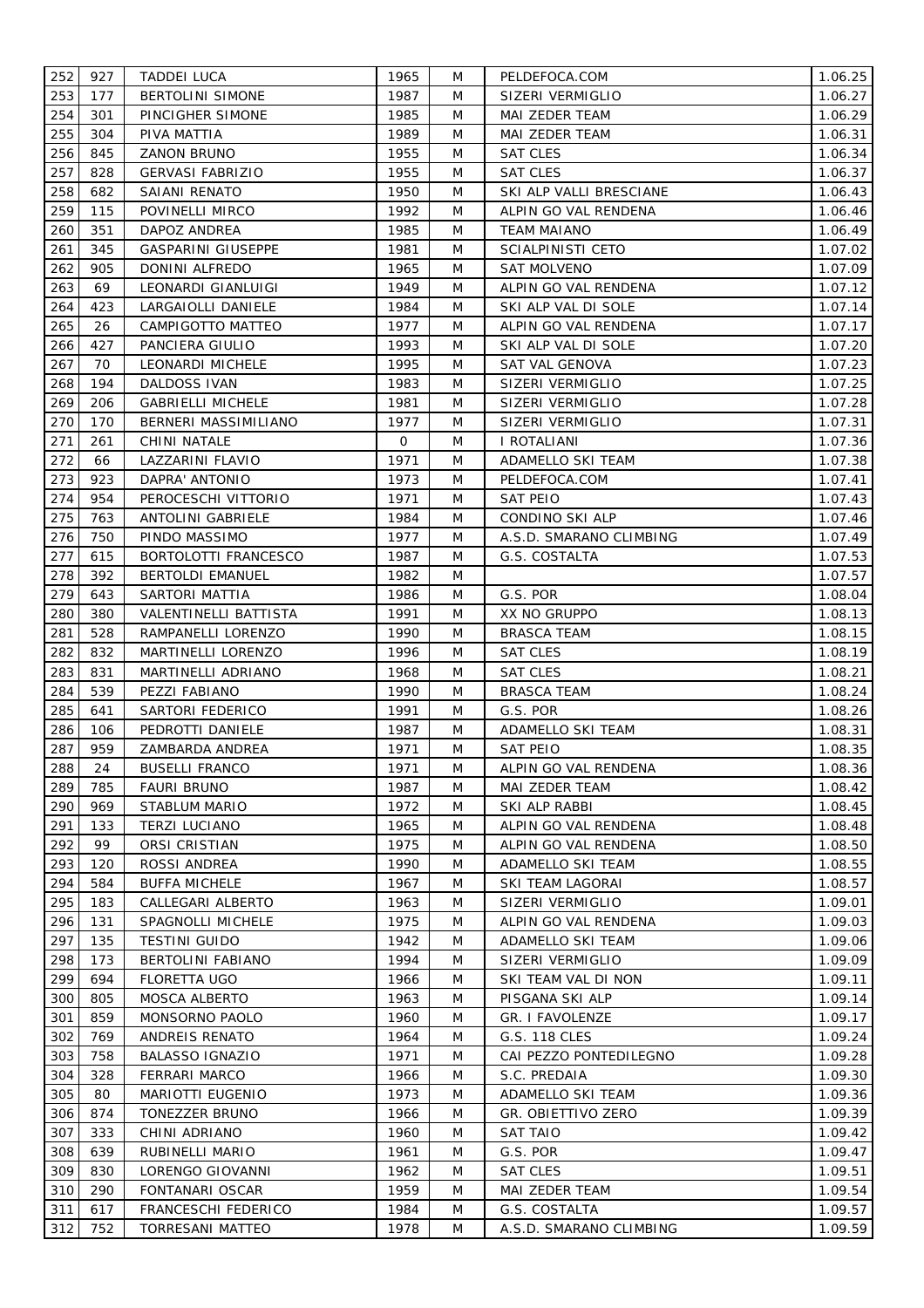| 313 | 262               | DALPIAZ LUCIANO          | 1960 | M | I ROTALIANI             | 1.10.02 |
|-----|-------------------|--------------------------|------|---|-------------------------|---------|
| 314 | 344               | <b>GASPARINI ALBERTO</b> | 1984 | M | SCIALPINISTI CETO       | 1.10.05 |
| 315 | 128               | SCABBIA CRISTIANO        | 1973 | M | ALPIN GO VAL RENDENA    | 1.10.07 |
| 316 | 18                | <b>BONAPACE NILO</b>     | 1967 | M | ALPIN GO VAL RENDENA    | 1.10.10 |
| 317 | 117               | RAMPONI GIANNI           | 1969 | M | ADAMELLO SKI TEAM       | 1.10.15 |
| 318 | 708               | REVERSI IVAN             | 1975 | M | SKI TEAM VAL DI NON     | 1.10.18 |
| 319 | 778               | DALLA TORRE LORIS        | 1976 | M | G.S. CIS                | 1.10.20 |
| 320 | 338               | ZATTONI DANIELE          | 1986 | M | SAT TAIO                | 1.10.22 |
| 321 | 668               | SANTONI BRUNO            | 1948 | M | SAT TOBLINO             | 1.10.26 |
| 322 | 202               | DELPERO CLAUDIO          | 1983 | M | SIZERI VERMIGLIO        | 1.10.28 |
| 323 | 650               | <b>SCHNEIDER FERDY</b>   | 1945 | M | SAT FONDO               | 1.10.33 |
| 324 | 782               | MOGGIO GIULIANO          | 1968 | M | G.S. CIS                | 1.10.36 |
| 325 | 214               | DALDOSS SILVANO          | 0    | M | SIZERI VERMIGLIO        | 1.10.44 |
| 326 | 193               | <b>DALDOSS ERNESTO</b>   | 1957 | M | SIZERI VERMIGLIO        | 1.10.48 |
| 327 | 531               | STEFANI DIEGO            | 1980 | M | <b>BRASCA TEAM</b>      | 1.10.53 |
| 328 | 389               | MARINOLLI DANILO         | 1960 | M | SAT MAGRAS              | 1.10.59 |
| 329 | 855               | FACIN DIEGO              | 1949 | M | <b>GR. I FAVOLENZE</b>  | 1.11.03 |
| 330 | 957               | VICENZI FRANCESCO        | 1992 | M | <b>SAT PEIO</b>         | 1.11.05 |
| 331 | 516               | FRANZOI NICOLA           | 1992 | M | <b>BRASCA TEAM</b>      | 1.11.10 |
| 332 | 266               | PEDRON MICHELE           | 1967 | M | I ROTALIANI             | 1.11.15 |
| 333 | 72                | LORENZETTI SERGIO        | 1962 | M | ALPIN GO VAL RENDENA    | 1.11.21 |
| 334 | 685               | LANZEROTTI GUIDO         | 1960 | M | SKI TEAM VAL DI NON     | 1.11.24 |
| 335 | 900               | <b>BOSETTI ROBERTO</b>   | 1947 | M | <b>SAT MOLVENO</b>      | 1.11.27 |
| 336 | 603               | PINAMONTI ALEX           | 1981 | M | TEAM KZK                | 1.11.30 |
| 337 | 498               | <b>SCAIA STEFANO</b>     | 1984 | M | BATOI DEL BRENTA TEAM   | 1.11.33 |
| 338 | 749               | LEVITI LORIS             | 1976 | M | A.S.D. SMARANO CLIMBING | 1.11.36 |
| 339 | 105               | PEDRETTI ISIDORO         | 1968 | M | ALPIN GO VAL RENDENA    | 1.11.41 |
| 340 | 77                | MARAZZANI PIERLUIGI      | 1975 | M | ADAMELLO SKI TEAM       | 1.11.47 |
| 341 | 175               | BERTOLINI GIOVANNI       | 1973 | M | SIZERI VERMIGLIO        | 1.11.50 |
| 342 | 910               | FRANCHI CRISTIAN         | 1991 | M | SAT MOLVENO             | 1.11.55 |
| 343 | 911               | FRANCHI NICOLA           | 1995 | M | <b>SAT MOLVENO</b>      | 1.11.56 |
| 344 | 598               | PASQUAZZO SILVIO         | 1970 | M | SKI TEAM LAGORAI        | 1.11.58 |
| 345 | 597               | PASQUAZZO LUCA           | 1974 | M | SKI TEAM LAGORAI        | 1.12.00 |
| 346 | 646               | DALLAGO DIEGO            | 1962 | M | SAT TUENNO              | 1.12.08 |
| 347 | 630               | FILOSI DINO              | 1990 | M | G.S. POR                | 1.12.10 |
| 348 | 475               | NARDELLI WALTER          | 1970 | M | THE WOLVES              | 1.12.19 |
| 349 | 181               | <b>BRIDA SIMONE</b>      | 1990 | M | SIZERI VERMIGLIO        | 1.12.26 |
| 350 | 532               | <b>TARTER GABRIELE</b>   | 1992 | M | <b>BRASCA TEAM</b>      | 1.12.29 |
| 351 | 622               | <b>ZORO RENATO</b>       | 1963 | M | G.S. COSTALTA           | 1.12.35 |
| 352 | 943               | DALLATORRE MARCELLO      | 1957 | M | <b>SAT PEIO</b>         | 1.12.39 |
| 353 | 970               | NOLDIN IVAN              | 1977 | M | SKI TEAM VAL DI NON     | 1.12.40 |
| 354 | 815               | ZANI CHICCO              | 1970 | M | PISGANA SKI ALP         | 1.12.42 |
| 355 | 627               | CASTELLINI EZIO          | 1973 | M | G.S. POR                | 1.12.52 |
| 356 | 270               | RONCADOR LORENZO         | 1984 | M | I ROTALIANI             | 1.12.58 |
| 357 | 626               | <b>BOME' FABIO</b>       | 1988 | M | G.S. POR                | 1.13.01 |
| 358 | 724               | ANDREOTTI SERGIO         | 1962 | M | XX NO GRUPPO            | 1.13.05 |
| 359 | 779               | DALLA TORRE VITO         | 1973 | M | G.S. CIS                | 1.13.09 |
| 360 | 771               | LEONARDI MAURIZIO        | 1961 | M | G.S. 118 CLES           | 1.13.13 |
| 361 | 840               | STABLUM LUCA             | 1968 | M | <b>SAT CLES</b>         | 1.13.17 |
| 362 | 790               | PILATI DIEGO             | 1975 | M | <b>GINOS 3000</b>       | 1.13.20 |
| 363 | $12 \overline{ }$ | BENVENUTI IVAN           | 1987 | M | ADAMELLO SKI TEAM       | 1.13.22 |
| 364 | 361               | <b>VALLI JURI</b>        | 1976 | M | <b>TEAM MAIANO</b>      | 1.13.25 |
| 365 | 472               | NARDELLI ALBERTO         | 1978 | M | THE WOLVES              | 1.13.31 |
| 366 | 948               | FRAMBA MICHELE           | 1994 | M | <b>SAT PEIO</b>         | 1.13.36 |
| 367 | 370               | VICENZI ROBERTO          | 1983 | M | VIGILI DEL FUOCO PEIO   | 1.13.39 |
| 368 | 695               | MAGAGNA GIUSEPPE         | 1965 | M | SKI TEAM VAL DI NON     | 1.13.41 |
| 369 | 740               | PRIGHEL MICHELE          | 1977 | M | XX NO GRUPPO            | 1.13.44 |
| 370 | 197               | DALDOSS NATALE           | 1968 | M | SIZERI VERMIGLIO        | 1.13.50 |
| 371 | 426               | PANCIERA FRANCESCO       | 1968 | M | SKI ALP VAL DI SOLE     | 1.13.52 |
| 372 | 827               | <b>FRANCH RENZO</b>      | 1958 | M | <b>SAT CLES</b>         | 1.13.55 |
| 373 | 454               | <b>TONELLI MARZIO</b>    | 1975 | M | SWARZY S.C. PANAROTTA   | 1.14.04 |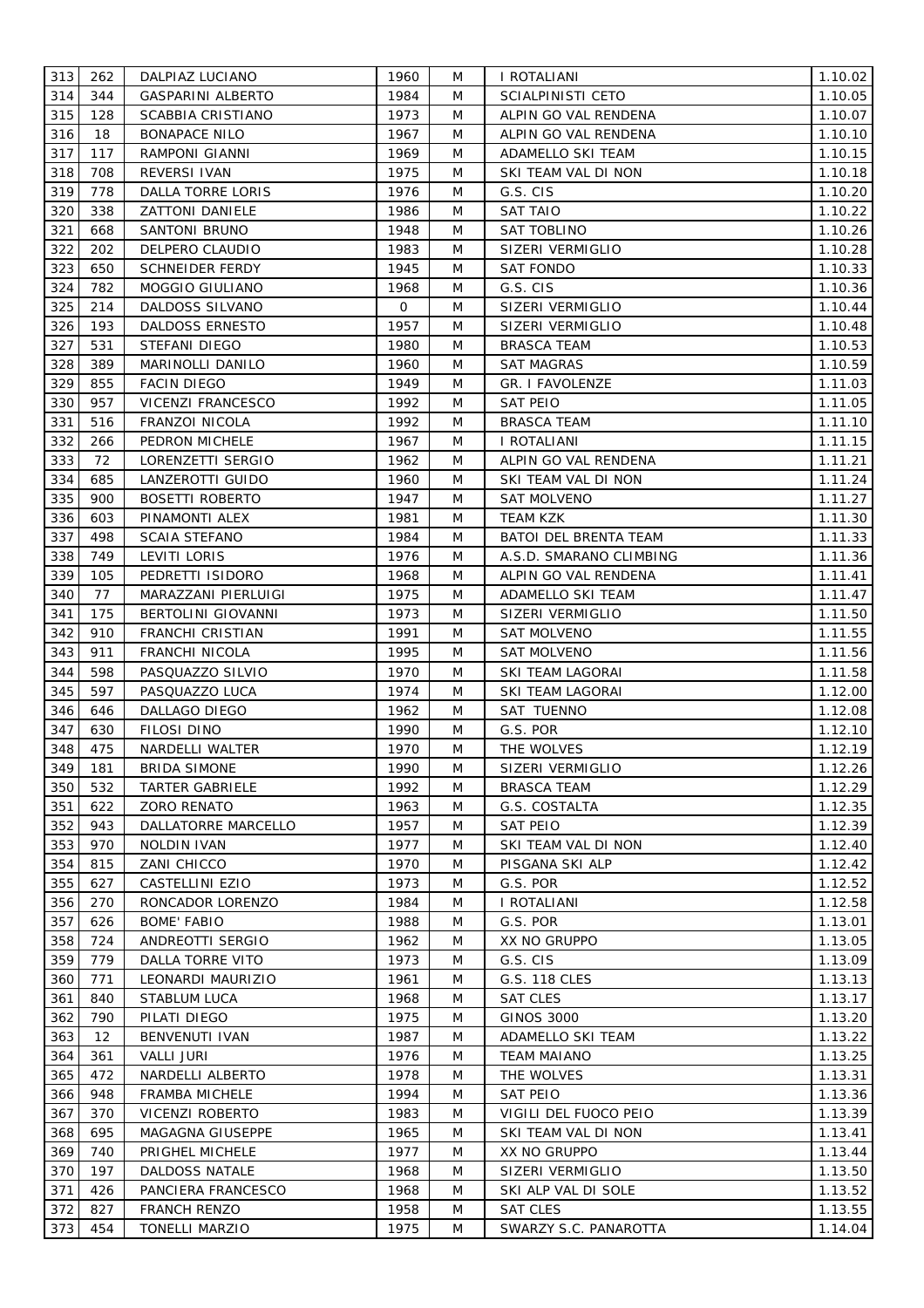| 374 | 466            | COZZIO GIULIANO         | 1962 | M | THE WOLVES             | 1.14.10 |
|-----|----------------|-------------------------|------|---|------------------------|---------|
| 375 | 788            | LORENZONI NICOLA        | 1968 | M | GINOS 3000             | 1.14.15 |
| 376 | 956            | POLI MICHELE            | 1983 | M | <b>SAT PEIO</b>        | 1.14.17 |
| 377 | 853            | CAMPESTRIN CAMILLO      | 1964 | M | <b>GR. I FAVOLENZE</b> | 1.14.18 |
| 378 | 940            | <b>DALDOSS MATTIA</b>   | 1994 | M | SAT PEIO               | 1.14.31 |
| 379 | 707            | PRANTIL SILVANO         | 1960 | M | SKI TEAM VAL DI NON    | 1.14.37 |
| 380 | 476            | PRETTI MORENO           | 1978 | M | THE WOLVES             | 1.14.43 |
| 381 | 628            | CORRADI NORMAN          | 1992 | M | G.S. POR               | 1.14.49 |
| 382 | 411            | FANTELLI FLAVIO         | 1962 | M | SKI ALP VAL DI SOLE    | 1.14.52 |
| 383 | 686            | <b>BERGAMO MAURO</b>    | 1965 | M | SKI TEAM VAL DI NON    | 1.14.56 |
| 384 | 477            | SLANZI PAOLO            | 1965 | M | THE WOLVES             | 1.14.59 |
| 385 | 505            | BEZZI ALESSANDRO        | 1976 | M | BRASCA TEAM            | 1.15.06 |
| 386 | 98             | OCCHIO ANTONIO          | 1966 | M | ALPIN GO VAL RENDENA   | 1.15.09 |
| 387 | 728            | BONVECCHIO PAOLO        | 1963 | M | XX NO GRUPPO           | 1.15.13 |
| 388 | 951            | MARTINI RINO            | 1951 | M | SAT PEIO               | 1.15.15 |
| 389 | 381            | VALENTINELLI CLAUDIO    | 1989 | M | XX NO GRUPPO           | 1.15.20 |
| 390 | 286            | <b>FEDEL MANUEL</b>     | 1978 | M | MAI ZEDER TEAM         | 1.15.23 |
| 391 | 309            | SIGHEL LUCA             | 1977 | M | MAI ZEDER TEAM         | 1.15.26 |
| 392 | 762            | CANOBBIO FEDERICO       | 1982 | M | CAI PISOGNE            | 1.15.45 |
| 393 | 382            | VALENTINELLI SERGIO     | 1961 | M | XX NO GRUPPO           | 1.15.49 |
| 394 | 705            | POLETTI CRISTIANO       | 1968 | M | SKI TEAM VAL DI NON    | 1.15.52 |
| 395 | 436            | PODETTI VALENTINO       | 1999 | M | SKI ALP VAL DI SOLE    | 1.15.57 |
| 396 | 659            | MARTINELLI ANDREA       | 1984 | M | SAT SPORMINORE         | 1.16.00 |
| 397 | 878            | ZANETTI ROBERTO         | 1962 | M | GR. OBIETTIVO ZERO     | 1.16.04 |
| 398 | 240            | BATOCCHI GIANNI         | 1976 | M | G.S. VIA COL VENTO     | 1.16.07 |
| 399 | 926            | TADDEI GIOVANNI         | 1952 | M | PELDEFOCA.COM          | 1.16.09 |
| 400 | 844            | ZANI EUGENIO            | 1962 | M | SAT CLES               | 1.16.11 |
| 401 | 75             | <b>MAFFEI FEDERICO</b>  | 1975 | M | ALPIN GO VAL RENDENA   | 1.16.13 |
| 402 | 254            | BRONZETTI WALTER        | 1955 | M | <b>GST VILLAZZANO</b>  | 1.16.16 |
| 403 | 825            | <b>BONETTI GIUSEPPE</b> | 1980 | M | <b>SAT CLES</b>        | 1.16.18 |
| 404 | 938            | CASEROTTI MAURIZIO      | 1965 | M | <b>SAT PEIO</b>        | 1.16.22 |
| 405 | 219            | ROSSI GIANNI            | 1992 | M | SIZERI VERMIGLIO       | 1.16.23 |
| 406 | 811            | <b>TESTINI CLAUDIO</b>  | 1956 | M | PISGANA SKI ALP        | 1.16.25 |
| 407 | 961            | ZANELLA GUIDO           | 1986 | M | SAT PEIO               | 1.16.27 |
| 408 | 393            | MORESCHINI GUIDO        | 1966 | M | <b>SAT PEIO</b>        | 1.16.30 |
| 409 | 350            | <b>CONTA ANDREA</b>     | 1960 | M | <b>TEAM MAIANO</b>     | 1.16.48 |
| 410 | 835            | PASQUALI GIORGIO        | 1957 | M | <b>SAT CLES</b>        | 1.16.52 |
| 411 | 167            | <b>BAITELLA FABIO</b>   | 1973 | M | SIZERI VERMIGLIO       | 1.16.56 |
| 412 | 352            | <b>DEMICHEI MAURO</b>   | 1967 | M | <b>TEAM MAIANO</b>     | 1.16.58 |
| 413 | 773            | PALLAVER DEVIS          | 1978 | M | G.S. 118 CLES          | 1.17.01 |
| 414 | 130            | <b>SCARCIONE MARCO</b>  | 1974 | M | ALPIN GO VAL RENDENA   | 1.17.04 |
| 415 | 441            | ROSPONI ALESSANDRO      | 1967 | M | SKI ALP VAL DI SOLE    | 1.17.09 |
| 416 | 945            | <b>FOCHER LUCA</b>      | 1974 | M | <b>SAT PEIO</b>        | 1.17.14 |
| 417 | 216            | MORESCHINI ANTONIO      | 1969 | M | SIZERI VERMIGLIO       | 1.17.18 |
| 418 | 184            | CALLEGARI SIMONE        | 1996 | M | SIZERI VERMIGLIO       | 1.17.20 |
| 419 | $\overline{7}$ | <b>BALLOTTA GIONATA</b> | 1973 | M | ALPIN GO VAL RENDENA   | 1.17.22 |
| 420 | 511            | DALPIAZ MAURO           | 1973 | M | <b>BRASCA TEAM</b>     | 1.17.25 |
| 421 | 192            | DALDOSS DORINO          | 1957 | M | SIZERI VERMIGLIO       | 1.17.28 |
| 422 | 179            | BERTOLINI UBALDO        | 1956 | M | SIZERI VERMIGLIO       | 1.17.31 |
| 423 | 212            | MARIOTTI RENATO         | 1957 | M | SIZERI VERMIGLIO       | 1.17.35 |
| 424 | 583            | <b>BUFFA MARIO</b>      | 1971 | M | SKI TEAM LAGORAI       | 1.17.43 |
| 425 | 806            | <b>MOSSINI EMILIO</b>   | 1955 | M | PISGANA SKI ALP        | 1.17.46 |
| 426 | 636            | PASSARDI ADRIANO        | 1965 | M | G.S. POR               | 1.17.49 |
| 427 | 251            | MARTINI CLAUDIO         | 1958 | M | GR. FONDO              | 1.17.50 |
| 428 | 209            | LONGHI DAVIDE           | 1975 | M | SIZERI VERMIGLIO       | 1.17.52 |
| 429 | 199            | <b>DALDOSS WALTER</b>   | 1971 | M | SIZERI VERMIGLIO       | 1.17.58 |
| 430 | 876            | <b>VESCOVI GIACOMO</b>  | 1993 | M | GR. OBIETTIVO ZERO     | 1.18.01 |
| 431 | 663            | <b>OSCARI GIUSEPPE</b>  | 1966 | M | <b>SAT SPORMINORE</b>  | 1.18.03 |
| 432 | 833            | <b>MENGHINI RENATO</b>  | 1953 | M | <b>SAT CLES</b>        | 1.18.06 |
| 433 | 667            | MATTEOTTI GENNARO       | 1950 | M | SAT TOBLINO            | 1.18.09 |
| 434 | 223            | <b>TOMASELLI MARCO</b>  | 1985 | M | SIZERI VERMIGLIO       | 1.18.12 |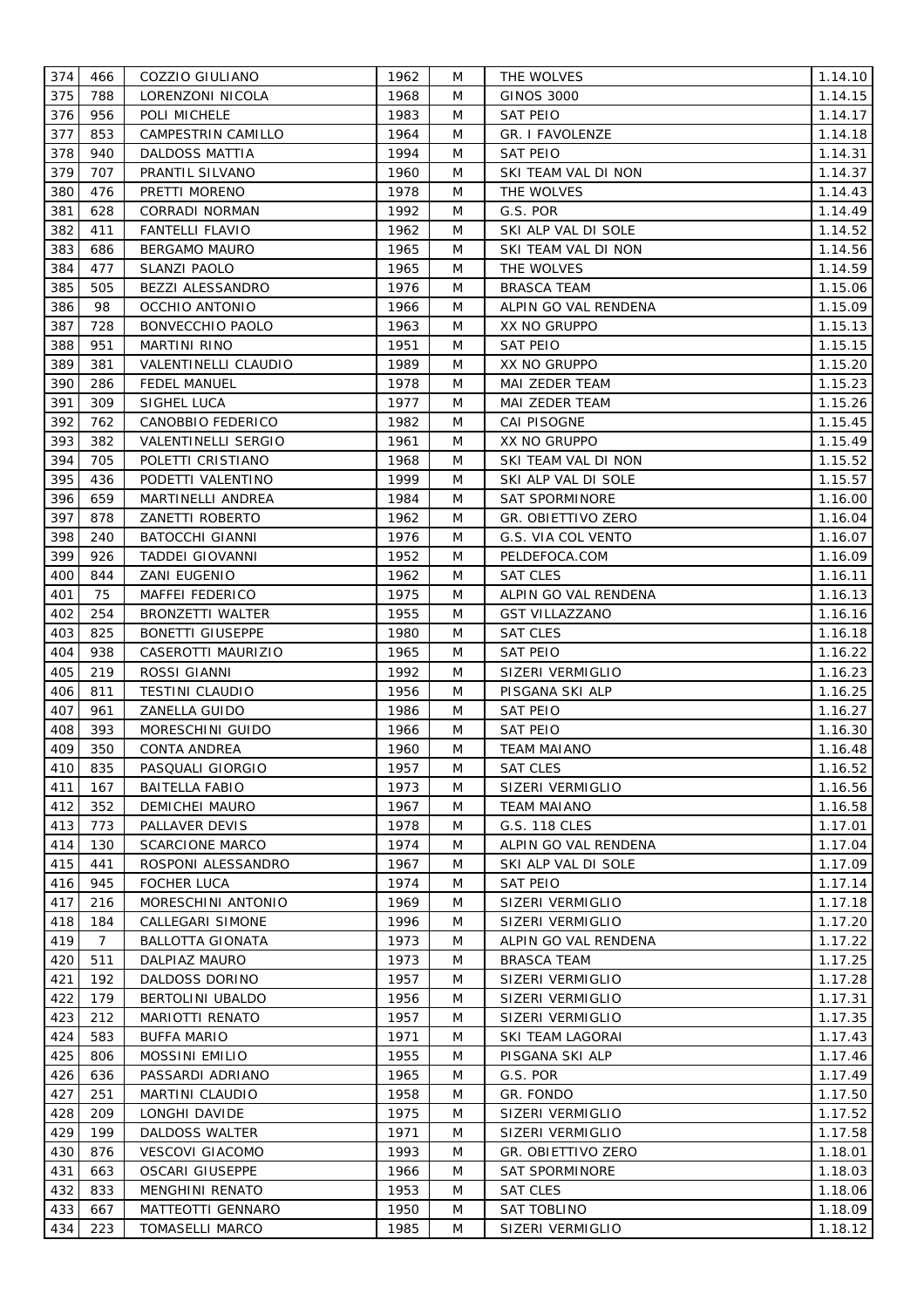| 435 | 16  | <b>BONAPACE DARIO</b>   | 1966 | M | ALPIN GO VAL RENDENA      | 1.18.18 |
|-----|-----|-------------------------|------|---|---------------------------|---------|
| 436 | 569 | SPRINGHETTI GIOVANNI    | 1995 | M | <b>BRENTA TEAM</b>        | 1.18.20 |
| 437 | 759 | BALLARINI ANDREA        | 1983 | M | CAI PEZZO PONTEDILEGNO    | 1.18.23 |
| 438 | 48  | DELVAI STEFANO          | 1970 | M | ALPIN GO VAL RENDENA      | 1.18.25 |
| 439 | 335 | LORANDINI CLAUDIO       | 1963 | M | <b>SAT TAIO</b>           | 1.18.27 |
| 440 | 877 | VESCOVI PIERANGELO      | 1962 | M | GR. OBIETTIVO ZERO        | 1.18.29 |
| 441 | 180 | <b>BRIDA CHRISTIAN</b>  | 1989 | M | SIZERI VERMIGLIO          | 1.18.37 |
| 442 | 250 | WEBER PERINI IVO        | 1964 | M | G.S. ZON TE CADIN         | 1.18.39 |
| 443 | 363 | PASSERI FABIO           | 1988 | M | U.S. MONNO                | 1.18.41 |
| 444 | 604 | <b>TOMASI EDOARDO</b>   | 1981 | M | TEAM KZK                  | 1.18.44 |
| 445 | 507 | BOTTAMEDI FLAVIO        | 1976 | M | BRASCA TEAM               | 1.18.46 |
| 446 | 768 | ANDREIS MATTIA          | 1991 | M | G.S. 118 CLES             | 1.18.48 |
| 447 | 607 | ALESSANDRINI DANIELE    | 1975 | M | XX NO GRUPPO              | 1.18.54 |
| 448 | 220 | ROSSI GIUSEPPE          | 1957 | M | SIZERI VERMIGLIO          | 1.18.57 |
| 449 | 378 | FLESSATI ALEX           | 1983 | M | XX NO GRUPPO              | 1.19.00 |
| 450 | 235 | <b>VENDER GINO</b>      | 1967 | M | G.S. POR                  | 1.19.03 |
| 451 | 555 | DEFANT RENATO           | 1956 | M | <b>BRENTA TEAM</b>        | 1.19.07 |
| 452 | 912 | <b>FRANCHI TULIO</b>    | 1965 | M | <b>SAT MOLVENO</b>        | 1.19.08 |
| 453 | 141 | <b>TOMASI UMBERTO</b>   | 1963 | M | ALPIN GO VAL RENDENA      | 1.19.16 |
| 454 | 777 | DALLA TORRE GIORGIO     | 1977 | M | G.S. CIS                  | 1.19.22 |
| 455 | 760 | DONATI DANIELE          | 1969 | M | CAI PEZZO PONTEDILEGNO    | 1.19.25 |
| 456 | 520 | <b>GIOVANNINI DIEGO</b> | 1988 | M | <b>BRASCA TEAM</b>        | 1.19.29 |
| 457 | 265 | MAZZALAI GIANCARLO      | 1966 | M | I ROTALIANI               | 1.19.42 |
| 458 | 374 | MENAPACE IVO            | 1956 | M | VIGILI DEL FUOCO TASSULLO | 1.19.46 |
| 459 | 893 | <b>BERT SERGIO</b>      | 1947 | M | <b>SAT MOLVENO</b>        | 1.19.54 |
| 460 | 866 | BENETTI ALEX            | 1993 | M | GR. OBIETTIVO ZERO        | 1.19.58 |
| 461 | 645 | AZZALINI ALESSANDRO     | 1976 | M | S.C. VAL RENDENA          | 1.20.01 |
| 462 | 966 | MAGNONI RAFFAELE        | 1975 | M | SKI ALP RABBI             | 1.20.02 |
| 463 | 231 | SARTORI GIULIANO        | 1966 | M | G.S. GNAMPI               | 1.20.09 |
| 464 | 415 | FURINI IRENEO           | 1974 | M | SKI ALP VAL DI SOLE       | 1.20.14 |
| 465 | 248 | GIOLA CAVADA GIULIANO   | 1953 | M | G.S. ZON TE CADIN         | 1.20.16 |
| 466 | 714 | MUSSI LUCA              | 1992 | M | <b>SKIALP RONCONE</b>     | 1.20.25 |
| 467 | 869 | <b>BORT FRANCO</b>      | 1978 | M | GR. OBIETTIVO ZERO        | 1.20.38 |
| 468 | 267 | PRETTO NICOLA           | 1971 | M | I ROTALIANI               | 1.20.44 |
| 469 | 899 | <b>BOSETTI IVAN</b>     | 1978 | M | <b>SAT MOLVENO</b>        | 1.20.49 |
| 470 | 429 | PEGOLOTTI PATRICIO      | 1992 | M | SKI ALP VAL DI SOLE       | 1.20.53 |
| 471 | 34  | COATTI BENITO           | 1962 | M | ADAMELLO SKI TEAM         | 1.20.56 |
| 472 | 86  | <b>MOCHEN FEDERICO</b>  | 1992 | M | <b>ADAMELLO SKI TEAM</b>  | 1.20.58 |
| 473 | 574 | <b>ZANELLA MATTEO</b>   | 1982 | M | <b>BRENTA TEAM</b>        | 1.21.00 |
| 474 | 873 | MONGERA GABRIELE        | 1980 | M | GR. OBIETTIVO ZERO        | 1.21.04 |
| 475 | 678 | TRENTINI PAOLO          | 1972 | M | <b>SAT TRENTO</b>         | 1.21.07 |
| 476 | 482 | TAMANINI STEFANO        | 1982 | M | XX NO GRUPPO              | 1.21.09 |
| 477 | 781 | EBLI LUIGI              | 1962 | M | G.S. CIS                  | 1.21.14 |
| 478 | 408 | DELLAI ALESSANDRO       | 1984 | M | SKI ALP VAL DI SOLE       | 1.21.18 |
| 479 | 789 | MORATTI DAVID           | 1969 | M | GINOS 3000                | 1.21.21 |
| 480 | 377 | <b>CORVAGLIA SIMONE</b> | 1984 | M | XX NO GRUPPO              | 1.21.24 |
| 481 | 804 | CALZAFERRI MATTEO       | 1987 | M | PISGANA SKI ALP           | 1.21.29 |
| 482 | 296 | GRISENTI IGOR           | 1977 | M | MAI ZEDER TEAM            | 1.21.32 |
| 483 | 294 | <b>GIOVANNINI LUCA</b>  | 1980 | M | MAI ZEDER TEAM            | 1.21.34 |
| 484 | 875 | TRENTI STEFANO          | 1974 | M | GR. OBIETTIVO ZERO        | 1.21.37 |
| 485 | 896 | <b>BONETTI NICOLA</b>   | 1981 | M | <b>SAT MOLVENO</b>        | 1.21.40 |
| 486 | 753 | ZOTTELE CARLO           | 1965 | M | A.S.D. SMARANO CLIMBING   | 1.21.42 |
| 487 | 190 | CRISTINO MASSIMO        | 1971 | M | SIZERI VERMIGLIO          | 1.21.48 |
| 488 | 523 | MANINCOR CLAUDIO        | 1972 | M | <b>BRASCA TEAM</b>        | 1.22.00 |
| 489 | 341 | MICLET SANDRO           | 1970 | M | SAT VALCADINO             | 1.22.08 |
| 490 | 339 | <b>BERTI ANGELO</b>     | 1973 | M | SAT VALCADINO             | 1.22.12 |
| 491 | 471 | MOLIGNONI ERNESTO       | 1965 | M | THE WOLVES                | 1.22.18 |
| 492 | 96  | MUTTI FEDERICO          | 1976 | M | ADAMELLO SKI TEAM         | 1.22.31 |
| 493 | 284 | DALLEPIATTE NICOLA      | 1988 | M | MAI ZEDER TEAM            | 1.23.01 |
| 494 | 677 | STENICO IVAN            | 1972 | M | SAT TON                   | 1.23.18 |
| 495 | 510 | CORRADI ALAN            | 1980 | M | <b>BRASCA TEAM</b>        | 1.23.21 |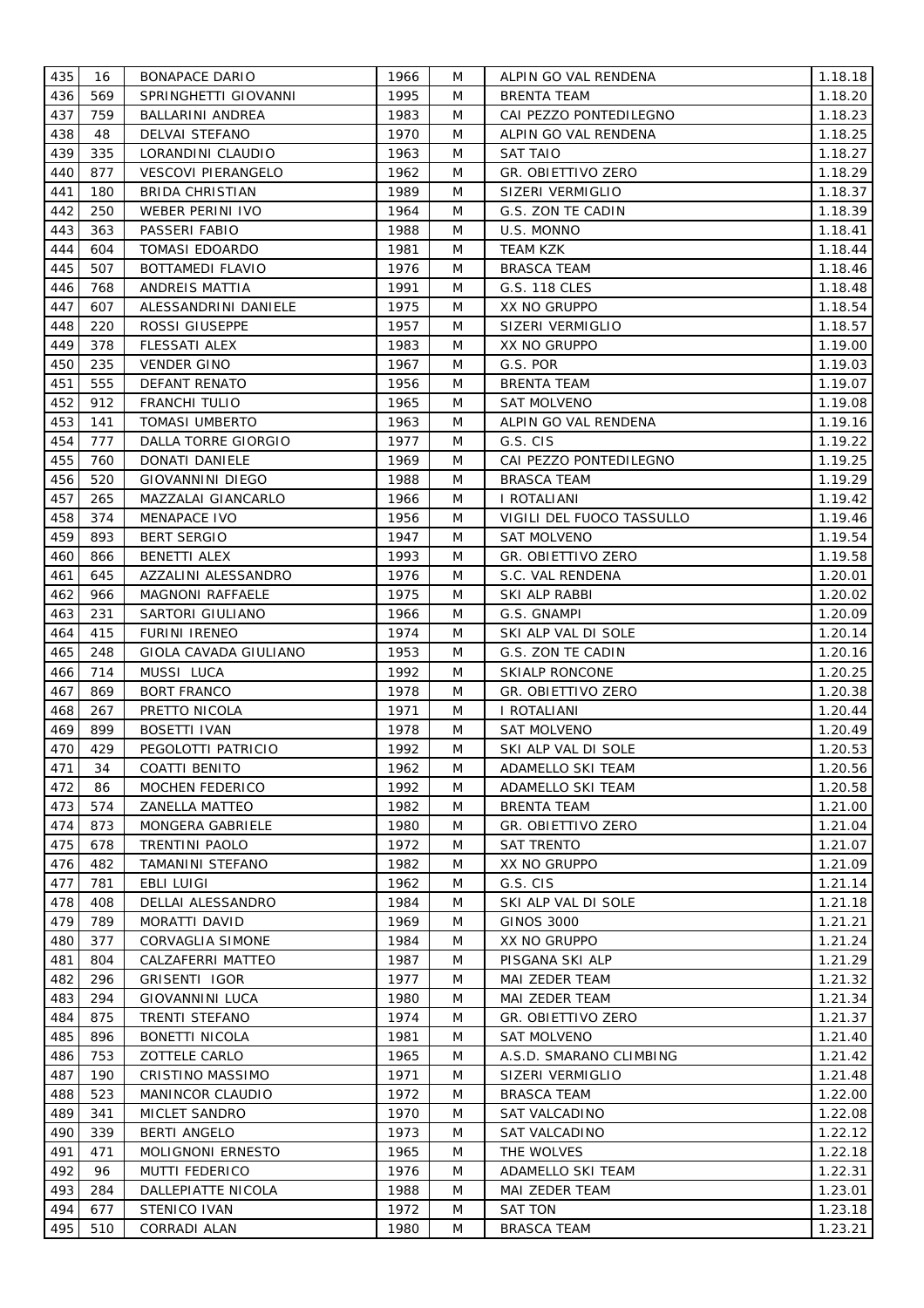| 496 | 534 | <b>TOMASI MARCO</b>       | 1977 | M | <b>BRASCA TEAM</b>            | 1.23.24 |
|-----|-----|---------------------------|------|---|-------------------------------|---------|
| 497 | 357 | <b>OTELLI DANIEL</b>      | 1979 | M | <b>TEAM MAIANO</b>            | 1.23.26 |
| 498 | 648 | PELLIZZARI LUCA           | 1976 | M | <b>SAT DAONE</b>              | 1.23.47 |
| 499 | 955 | PIAZZOLA DIEGO            | 1976 | M | SAT PEIO                      | 1.23.49 |
| 500 | 588 | <b>DALMASO FABIO</b>      | 1969 | M | SKI TEAM LAGORAI              | 1.23.51 |
| 501 | 776 | ZANI CLAUDIO              | 1972 | M | G.S. 118 CLES                 | 1.23.53 |
| 502 | 473 | NARDELLI WALTER           | 1970 | M | THE WOLVES                    | 1.23.59 |
| 503 | 215 | MERIGO OSCAR              | 1985 | M | SIZERI VERMIGLIO              | 1.24.08 |
| 504 | 198 | MAGNINI ANDREA            | 0    | M | SIZERI VERMIGLIO              | 1.24.11 |
| 505 | 958 | ZABINI PAOLO              | 1962 | M | SAT PEIO                      | 1.24.12 |
| 506 | 662 | NARDELLI WALTER           | 1966 | M | SAT SPORMINORE                | 1.24.19 |
| 507 | 919 | ZANONI GIORGIO            | 1965 | M | SAT MOLVENO                   | 1.24.22 |
| 508 | 201 | DAPRA' MARCELLO           | 1979 | M | SIZERI VERMIGLIO              | 1.24.24 |
| 509 | 247 | DEMARCHI RODOLFO          | 1967 | M | G.S. ZON TE CADIN             | 1.24.34 |
| 510 | 947 | FRAMBA MARCO              | 1987 | M | <b>SAT PEIO</b>               | 1.24.41 |
| 511 | 764 | SPADA ARTURO              | 1983 | M | CONDINO SKI ALP               | 1.24.55 |
| 512 | 595 | PACE AGOSTINO             | 1941 | M | SKI TEAM LAGORAI              | 1.24.59 |
| 513 | 118 | RIGHI WALTER              | 1964 | M | ALPIN GO VAL RENDENA          | 1.25.02 |
| 514 | 37  | COLLINI ANDREA            | 1989 | M | ALPIN GO VAL RENDENA          | 1.25.20 |
| 515 | 800 | VITALI RICCARDO           | 1982 | M | PISGANA SKI ALP               | 1.25.24 |
| 516 | 843 | VISINTAINER MARCO         | 1979 | M | SAT CLES                      | 1.25.28 |
| 517 | 660 | NARDELLI FEDERICO         | 1997 | M | <b>SAT SPORMINORE</b>         | 1.25.45 |
| 518 | 225 | ZAMBOTTI FRANCO           | 1955 | M | SIZERI VERMIGLIO              | 1.25.51 |
| 519 | 975 | <b>FAUSTINELLI MANUEL</b> | 1990 | M | PISGANA SKI ALP               | 1.25.52 |
| 520 | 316 | ZUCCAL GIULIO             | 1976 | M | MAI ZEDER TEAM                | 1.25.59 |
| 521 | 640 | SARTORI ANDREA            | 1976 | M | G.S. POR                      | 1.26.04 |
| 522 | 443 | RUBINO GIOVANNI           | 1962 | M | SKI ALP VAL DI SOLE           | 1.26.08 |
| 523 | 283 | DALLEPIATTE DARIO         | 1959 | M | MAI ZEDER TEAM                | 1.26.13 |
| 524 | 433 | PODETTI CARLO             | 1966 | M | SKI ALP VAL DI SOLE           | 1.26.28 |
| 525 | 453 | TERRAGNOLO BRUNO          | 1976 | M | SWARZY S.C. PANAROTTA         | 1.26.32 |
| 526 | 672 | <b>TOCCOLI DANIEL</b>     | 1982 | M | SAT TOBLINO                   | 1.26.37 |
| 527 | 664 | POLI MICHELE              | 1970 | M | SAT SPORMINORE                | 1.26.46 |
| 528 | 611 | ANDREATTA FRANCO          | 1969 | M | G.S. COSTALTA                 | 1.26.58 |
| 529 | 916 | MAULE GIANCARLO           | 1957 | M | SAT MOLVENO                   | 1.27.21 |
| 530 | 518 | <b>GASPERETTI LUCA</b>    | 1990 | M | <b>BRASCA TEAM</b>            | 1.27.24 |
| 531 | 715 | MUSSI IVAN                | 1963 | M | <b>SKIALP RONCONE</b>         | 1.27.33 |
| 532 | 256 | OLTOLINI PAOLO            | 1978 | M | <b>I CIUCIA NEBIA</b>         | 1.27.39 |
| 533 | 524 | <b>MARCHI ALESSANDRO</b>  | 1971 | M | <b>BRASCA TEAM</b>            | 1.27.46 |
| 534 | 234 | MERLO CLAUDIO             | 1962 | M | G.S. MAZATAMBURI              | 1.27.50 |
| 535 | 257 | ZANELLA MICHELE           | 1980 | M | I CIUCIA NEBIA                | 1.27.54 |
| 536 | 699 | MIHALI ADRIAN             | 0    | M | SKI TEAM VAL DI NON           | 1.27.57 |
| 537 | 743 | VIDI MAURIZIO             | 1965 | M | XX NO GRUPPO                  | 1.28.01 |
| 538 | 535 | TRENTI MASSIMO            | 1975 | M | <b>BRASCA TEAM</b>            | 1.28.06 |
| 539 | 908 | DORIGONI GABRIELE         | 1971 | M | <b>SAT MOLVENO</b>            | 1.28.16 |
| 540 | 171 | BERTOLINI DANILO          | 1966 | M | SIZERI VERMIGLIO              | 1.28.33 |
| 541 | 372 | ALESSANDRI GIUSEPPE       | 1947 | M | VIGILI DEL FUOCO TASSULLO     | 1.28.39 |
| 542 | 373 | FEDRIZZI GIORGIO          | 1947 | M | VIGILI DEL FUOCO TASSULLO     | 1.28.42 |
| 543 | 568 | SARTORI MARCO             | 1967 | M | <b>BRENTA TEAM</b>            | 1.28.45 |
| 544 | 621 | TONONI STEFANO            | 1981 | M | G.S. COSTALTA                 | 1.28.53 |
| 545 | 826 | BONVICIN MORRIS           | 1983 | M | <b>SAT CLES</b>               | 1.29.01 |
| 546 | 268 | PRETTO STEFANO            | 1973 | M | I ROTALIANI                   | 1.29.04 |
| 547 | 116 | QUERIO PAOLO              | 1964 | M | ALPIN GO VAL RENDENA          | 1.29.07 |
| 548 | 229 | <b>FACCHINI LUCA</b>      | 1965 | M | G.S. GNAMPI                   | 1.29.12 |
| 549 | 367 | <b>MOSCON ANDREA</b>      | 1966 | M | VIGILI DEL FUOCO DEL TRENTINO | 1.29.18 |
| 550 | 536 | <b>VAIA RENATO</b>        | 1986 | M | <b>BRASCA TEAM</b>            | 1.29.27 |
| 551 | 514 | FRANZOI ALESSANDRO        | 1983 | M | <b>BRASCA TEAM</b>            | 1.29.35 |
| 552 | 797 | <b>BARCELLINI SANDRO</b>  | 1962 | M | PISGANA SKI ALP               | 1.29.39 |
| 553 | 186 | CAROLLI FABIANO           | 1983 | M | SIZERI VERMIGLIO              | 1.29.41 |
| 554 | 221 | SANTONI GIOVANNI          | 1979 | M | SIZERI VERMIGLIO              | 1.29.52 |
| 555 | 203 | DELPERO GIORGIO           | 1981 | M | SIZERI VERMIGLIO              | 1.29.56 |
| 556 | 784 | RAVANELLI FRANCO          | 1965 | M | G.S. CIS                      | 1.30.02 |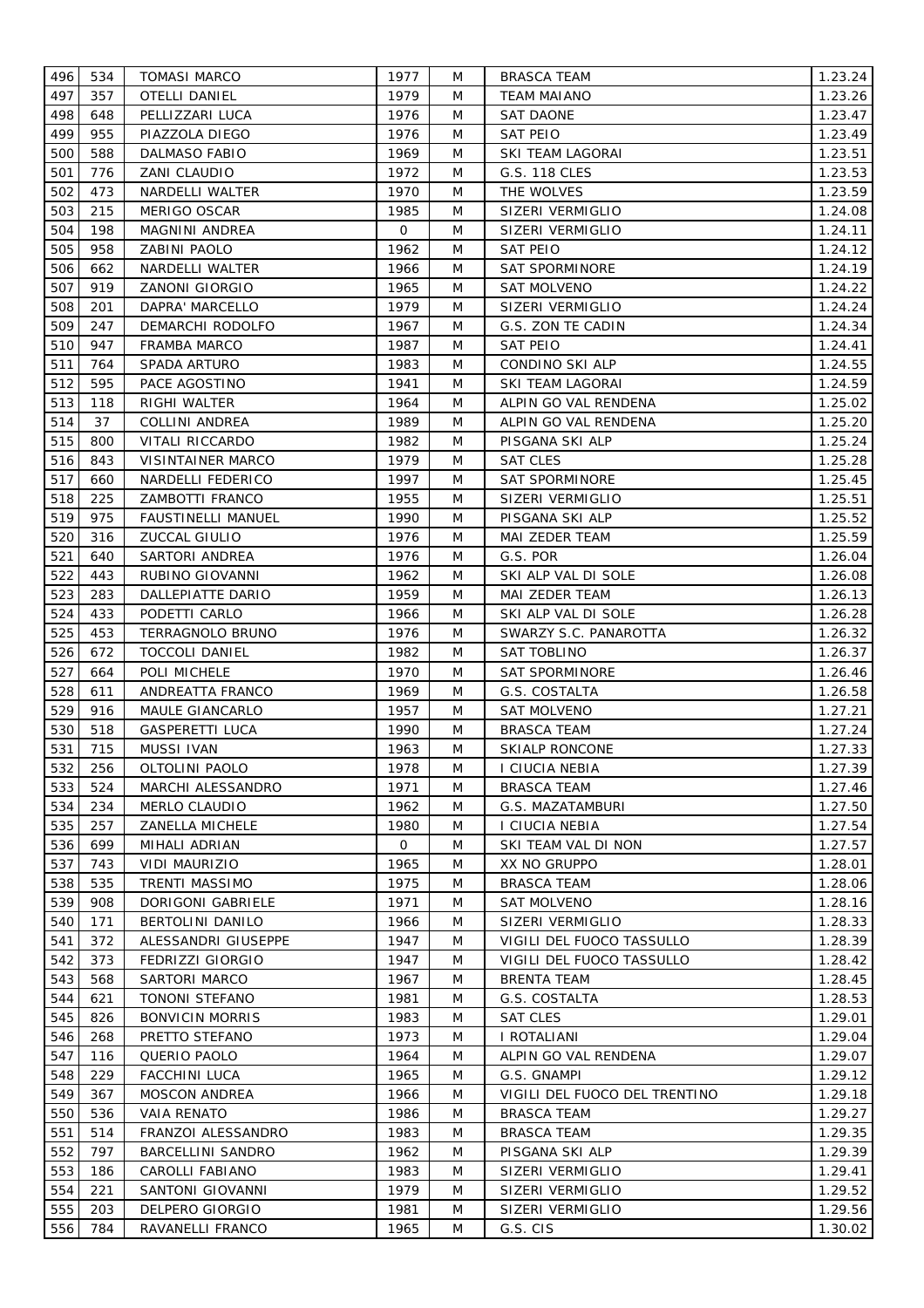| 557 | 100 | PALETTI INNOCENTE         | 1965 | M | ALPIN GO VAL RENDENA   | 1.30.06 |
|-----|-----|---------------------------|------|---|------------------------|---------|
| 558 | 922 | ANGELI DANIELE            | 1976 | M | PELDEFOCA.COM          | 1.30.11 |
| 559 | 642 | SARTORI LUCA              | 1970 | M | G.S. POR               | 1.30.15 |
| 560 | 942 | DALLATORRE GIULIANO       | 1971 | M | SAT PEIO               | 1.30.32 |
| 561 | 865 | BATTISTI ALESSANDRO       | 1994 | M | GR. OBIETTIVO ZERO     | 1.30.36 |
| 562 | 513 | <b>FORMOLO ENRICO</b>     | 1988 | M | <b>BRASCA TEAM</b>     | 1.30.48 |
| 563 | 515 | FRANZOI GIANNI            | 1988 | M | <b>BRASCA TEAM</b>     | 1.30.51 |
| 564 | 872 | ECCEL MAURO               | 1974 | M | GR. OBIETTIVO ZERO     | 1.30.58 |
| 565 | 907 | DONINI LINO               | 1944 | M | SAT MOLVENO            | 1.31.04 |
| 566 | 512 | ENDRIZZI CLAUDIO          | 1984 | M | <b>BRASCA TEAM</b>     | 1.31.09 |
| 567 | 406 | CANELLA STEFANO           | 1969 | M | SKI ALP VAL DI SOLE    | 1.31.13 |
| 568 | 821 | ANGELI GILBERTO           | 1968 | M | SAT CLES               | 1.31.46 |
| 569 | 237 | CAPPELLETTI MANUEL        | 1978 | M | G.S. RONZO CHIENIS     | 1.31.49 |
| 570 | 616 | CAINELLI TOMAS            | 1979 | M | G.S. COSTALTA          | 1.31.58 |
| 571 | 610 | <b>GROTTI MIRCO</b>       | 1978 | M | XX NO GRUPPO           | 1.32.09 |
| 572 | 306 | PLANCHER ALESSANDRO       | 1983 | M | MAI ZEDER TEAM         | 1.32.15 |
| 573 | 780 | DALPIAZ DINO              | 1972 | M | G.S. CIS               | 1.32.18 |
| 574 | 213 | <b>MARIOTTI TARCISIO</b>  | 1954 | M | SIZERI VERMIGLIO       | 1.32.23 |
| 575 | 791 | PILATI MAURIZIO           | 1969 | M | <b>GINOS 3000</b>      | 1.32.32 |
| 576 | 787 | FERRAROLLI RICCARDO       | 1999 | M | <b>GINOS 3000</b>      | 1.32.36 |
| 577 | 786 | FERRAROLLI GIULIO         | 1968 | M | <b>GINOS 3000</b>      | 1.32.39 |
| 578 | 647 | <b>BAZZOLI EDOARDO</b>    | 1960 | M | <b>SAT DAONE</b>       | 1.32.47 |
| 579 | 867 | <b>BENETTI PAOLO</b>      | 1958 | M | GR. OBIETTIVO ZERO     |         |
|     |     |                           |      |   |                        | 1.32.52 |
| 580 | 638 | POLETTI LIVIO             | 1962 | M | G.S. POR               | 1.33.08 |
| 581 | 238 | CAPPELLETTI RUDI          | 1972 | M | G.S. RONZO CHIENIS     | 1.33.19 |
| 582 | 236 | <b>BENONI JURI</b>        | 1975 | M | G.S. RONZO CHIENIS     | 1.33.22 |
| 583 | 239 | TONIOLLI STEFANO          | 1975 | M | G.S. RONZO CHIENIS     | 1.33.24 |
| 584 | 464 | CONSALES ANTONIO          | 1967 | M | THE WOLVES             | 1.33.27 |
| 585 | 807 | PIETROBONI ETTORE         | 1959 | M | PISGANA SKI ALP        | 1.33.35 |
| 586 | 810 | SOLINI GIOVANNI           | 1946 | M | PISGANA SKI ALP        | 1.33.39 |
| 587 | 413 | <b>FONDRIEST MICHELE</b>  | 1986 | M | SKI ALP VAL DI SOLE    | 1.33.41 |
| 588 | 92  | MOSCA ALESSANDRO          | 1958 | M | ALPIN GO VAL RENDENA   | 1.33.45 |
| 589 | 929 | TAME' FRANCO              | 1959 | M | PELDEFOCA.COM          | 1.33.56 |
| 590 | 812 | TOMASI ALBERTO            | 1960 | M | PISGANA SKI ALP        | 1.34.07 |
| 591 | 129 | SCARAZZINI EROS           | 1977 | M | ALPIN GO VAL RENDENA   | 1.34.23 |
| 592 | 871 | DALLAPICCOLA ALESSANDRO   | 1972 | M | GR. OBIETTIVO ZERO     | 1.34.28 |
| 593 | 410 | DELPERO MATTEO            | 1997 | M | SKI ALP VAL DI SOLE    | 1.34.31 |
| 594 | 354 | <b>DEMICHEI VITTORIO</b>  | 1971 | M | <b>TEAM MAIANO</b>     | 1.34.58 |
| 595 | 772 | MALANOTTI ANDREA          | 1980 | M | G.S. 118 CLES          | 1.35.01 |
| 596 | 941 | DALLA TORRE FRANCO        | 1964 | M | <b>SAT PEIO</b>        | 1.35.06 |
| 597 | 371 | <b>ZANELLA MIRCO</b>      | 1973 | M | VIGILI DEL FUOCO PEIO  | 1.35.09 |
| 598 | 963 | CAVALLARI GIORDANO        | 1970 | M | SKI ALP RABBI          | 1.35.10 |
| 599 | 527 | PERLOT SANDRO             | 1990 | M | <b>BRASCA TEAM</b>     | 1.35.22 |
| 600 | 914 | <b>FRIZZERA MAURO</b>     | 1964 | M | <b>SAT MOLVENO</b>     | 1.35.25 |
| 601 | 739 | NICOLI CRISTIANI FEDERICO | 1966 | M | XX NO GRUPPO           | 1.35.28 |
| 602 | 340 | MICLET ALESSIO            | 1973 | M | SAT VALCADINO          | 1.35.33 |
| 603 | 342 | <b>SCHGRAFFER MICHELE</b> | 1980 | M | SAT VALCADINO          | 1.35.36 |
| 604 | 838 | RUATTI CLAUDIO            | 1968 | M | <b>SAT CLES</b>        | 1.35.42 |
| 605 | 356 | MENGHIN THOMAS            | 1983 | M | <b>TEAM MAIANO</b>     | 1.35.46 |
| 606 | 353 | DEMICHEI PAOLO            | 1970 | M | <b>TEAM MAIANO</b>     | 1.35.49 |
| 607 | 49  | DEVILLI GIANCARLO         | 1971 | M | ALPIN GO VAL RENDENA   | 1.35.52 |
| 608 | 348 | BENTIVOGLIO SILVANO       | 1973 | M | <b>TEAM MAIANO</b>     | 1.35.55 |
| 609 | 894 | BONETTI ALESSIO           | 1991 | M | <b>SAT MOLVENO</b>     | 1.36.05 |
| 610 | 522 | MALFATTI NICOLA           | 1989 | M | <b>BRASCA TEAM</b>     | 1.36.19 |
| 611 | 222 | TARABOI FRANCESCO         | 1990 | M | SIZERI VERMIGLIO       | 1.37.40 |
| 612 | 447 | TORRESANI WALTER          | 1984 | M | SKI ALP VAL DI SOLE    | 1.38.15 |
| 613 | 624 | <b>ANTOLINI PIERO</b>     | 1954 | M | G.S. POR               | 1.38.46 |
| 614 | 358 | PATERNOSTER ANDREA        | 1985 | M | <b>TEAM MAIANO</b>     | 1.39.07 |
| 615 | 200 | DALLASERRA IVAN           | 1977 | M | SIZERI VERMIGLIO       | 1.39.11 |
| 616 | 761 | FAUSTINELLI WILLIAM       | 1976 | M | CAI PEZZO PONTEDILEGNO | 1.39.33 |
| 617 | 733 | CONCI ANDREA              | 1980 | M | XX NO GRUPPO           | 1.39.51 |